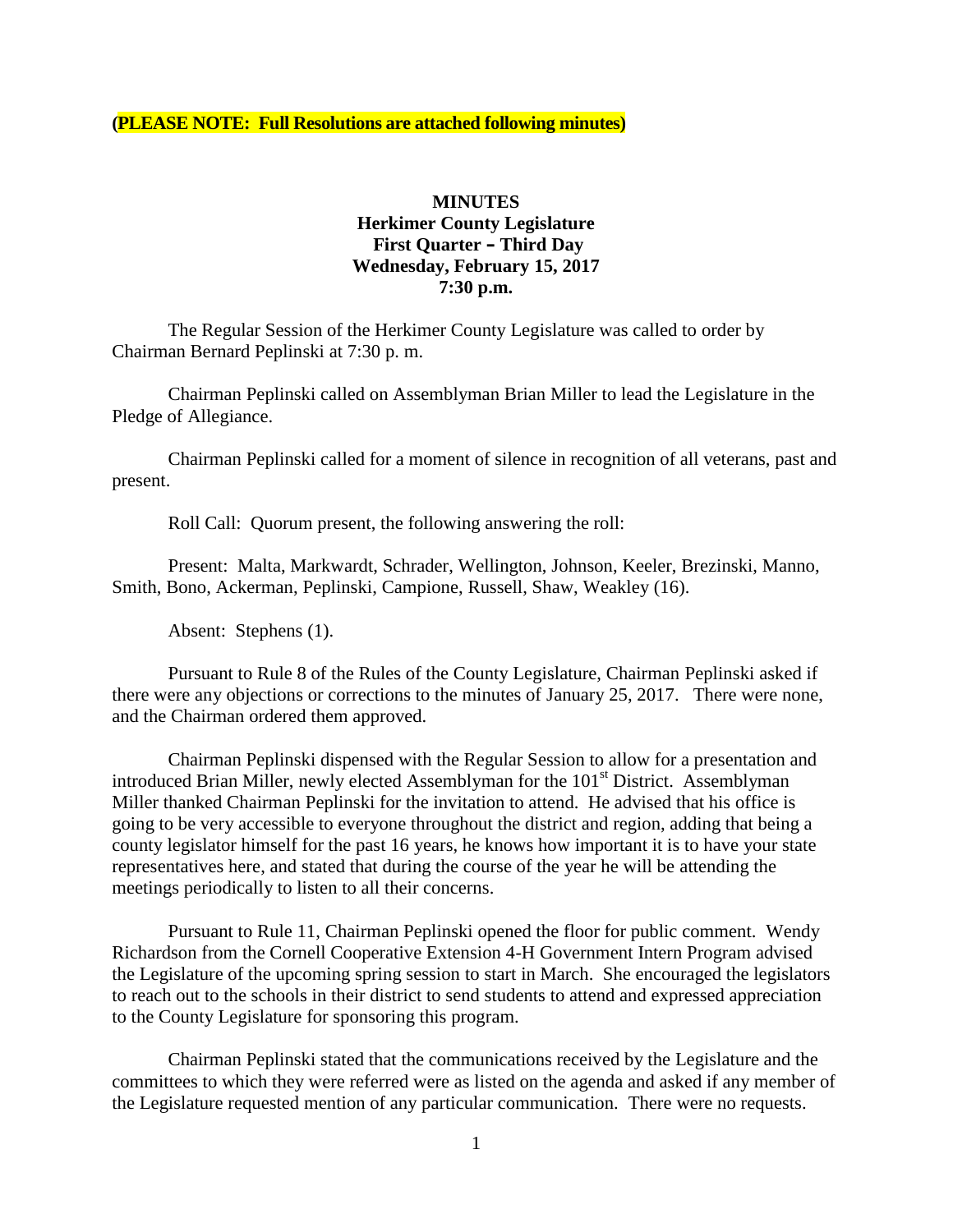No. 56 – A communication was received from the New York State Association of Counties acknowledging receipt of a resolution. Placed on file.

No. 57 – A communication was received from the Budget Officer submitting request for budget amendment in connection with Safe Harbor Programming in Dept. of Social Services. Referred to the Committee on Human Resources and the Committee on Ways and Means.

No. 58 – A communication was received from the Director of Information Services submitting annual report of Central Printing Department. Referred to the Committee on Information **Services** 

No. 59 – A communication was received from the District Attorney designating line of succession in the District Attorney's Office. Placed on file.

No. 60 – A communication was received from the Budget Officer submitting requests for transfers of funds. Referred to the Committee on Ways and Means.

No. 61 – A communication was received from the Director of Information Services submitting 2016 Annual Report. Referred to the Committee on Information Services.

No. 62 – A communication was received from the County Attorney advising of receipt of Summons and Complaint. Referred to the Committee on Ways and Means.

No. 63 – A communication was received from the Director of Public Health requesting reappointments to the Health Services Advisory Board. Referred to the Committee on Human Resources.

No. 64 – A communication was received from the Director of Public Health requesting reappointments to the Professional Services Advisory Board. Referred to the Committee on Human Resources.

No. 65 – A communication was received from the Commissioner of Social Services requesting acceptance of Safe Harbor funding from the Office of Children and Family Services. Referred to the Committee on Human Resources and the Committee on Ways and Means.

No. 66 – A communication was received from the Budget Officer advising of recommendation for award of bid for meals on wheels program for the West Winfield area. Referred to the Committee on Human Resources and the Committee on Ways and Means.

No. 67 – A communication was received from the Budget Officer requesting renewal of court cleaning contract. Referred to the Committee on Public Safety/Emergency Management and the Committee on Ways and Means.

No. 68 – A communication was received from the Budget Officer submitting annual report of Purchasing Agent. Referred to the Committee on Ways and Means.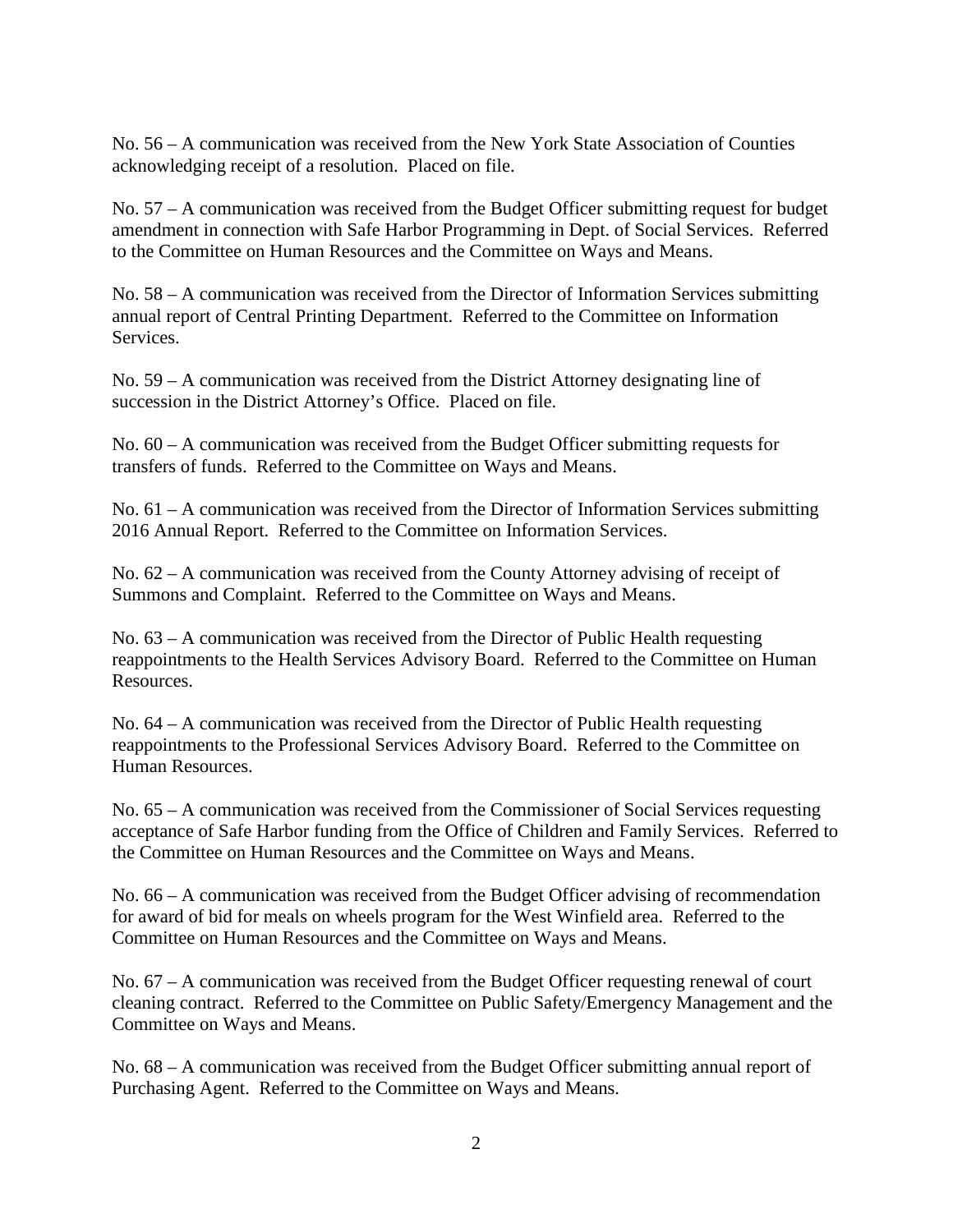No. 69 – A communication was received from the Commissioner of Elections submitting 2016 Annual Report. Referred to the Committee on Administration/Veterans Affairs.

No. 70 – A communication was received from the County Attorney's Office submitting report of pending litigation for 2016. Referred to the Committee on Ways and Means.

No. 71 – A communication was received from the Personnel Officer submitting 2016 Annual Report of former Herkimer County Self-Insured Workers' Compensation Plan. Referred to the Committee on Ways and Means.

No. 72 – A communication was received from the Personnel Officer submitting 2016 Annual Report of stand-alone Workers' Compensation Plan. Referred to the Committee on Ways and Means.

No. 73 – A communication was received from the Majority Leader advising of selection of Commissioner of Elections by majority vote of Republican legislators. Placed on file.

No. 74 – A communication was received from the Personnel Officer submitting 2016 Annual Report of Personnel Office. Referred to the Committee on Ways and Means.

No. 75 – A communication was received from the Director of Weights and Measures submitting 2016 Annual Report. Referred to the Committee on Natural Resources.

No. 76 – A communication was received from the Director of the Office for the Aging submitting 2016 Annual Report. Referred to the Committee on Human Resources.

No. 77 – A communication was received from the Budget Officer recommending budget in connection with Safe Harbor Grant. Referred to the Committee on Human Resources and the Committee on Ways and Means.

Pursuant to Rule 6, Chairman Peplinski then proceeded with Reports of Standing Committees. There were no reports.

On motion of Mr. Johnson, seconded by Mr. Manno, the following Consent Agenda was handed up; voted on and adopted by voice vote:

For: Ayes (16). Against: None.

Absent: Stephens (1).

#### **Consent Agenda:**

| 42 | NAT. RESOURCES: Adopting Annual Report of Dir. Of Weights    | <b>VOICE</b> |  |
|----|--------------------------------------------------------------|--------------|--|
|    | <b>And Measures</b>                                          |              |  |
| 43 | HUMAN RES.: Adopting Annual Report of Office for the Aging   | <b>VOICE</b> |  |
| 44 | WAYS & MEANS: Adopting Annual Report of Stand Alone Workers' | <b>VOICE</b> |  |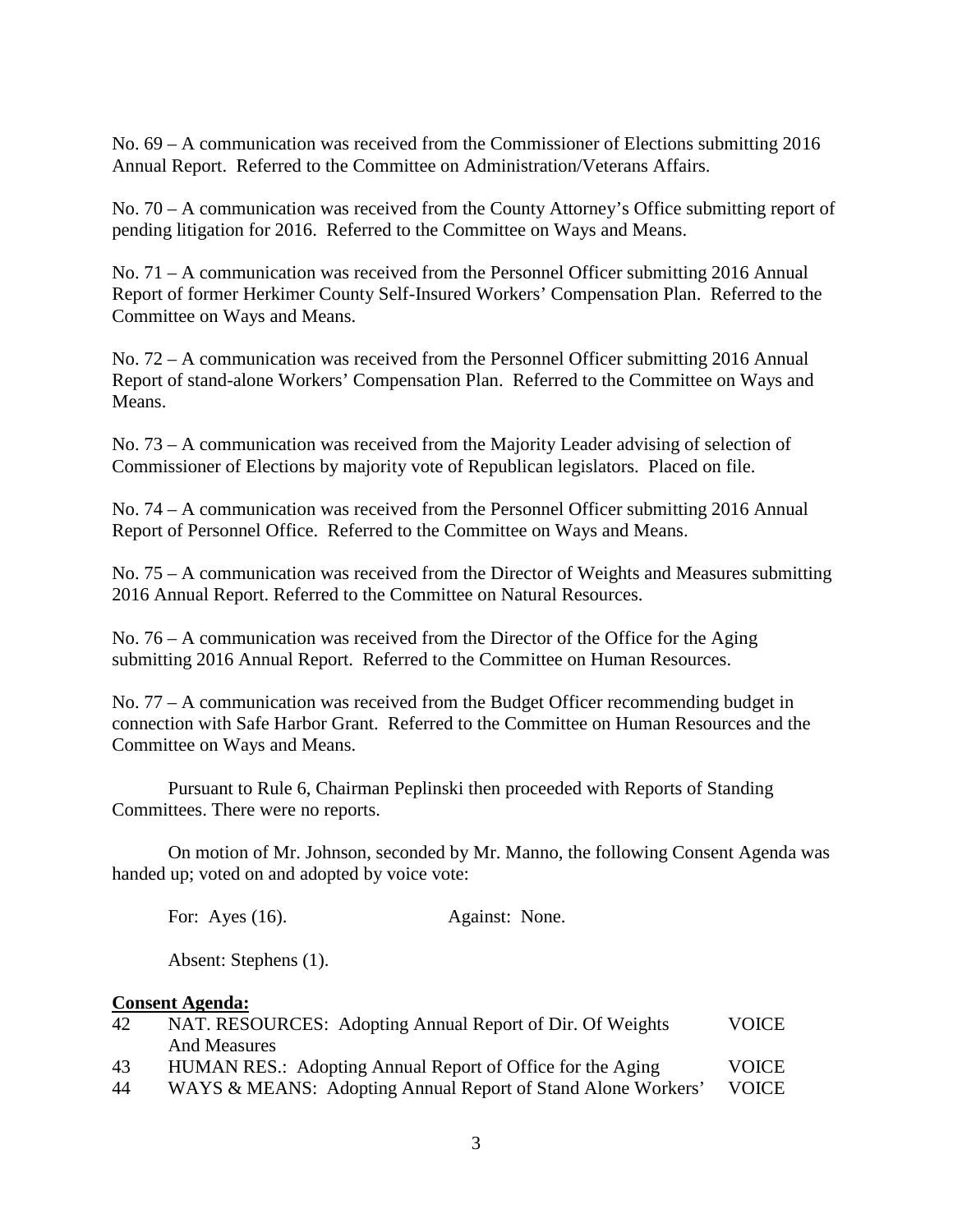Compensation Plan

| 45 | WAYS & MEANS: Adopting Annual Report of Former Self-Insurance  | <b>VOICE</b> |
|----|----------------------------------------------------------------|--------------|
|    | Plan                                                           |              |
| 46 | WAYS & MEANS: Adopting Annual Report of Fees received by       | <b>VOICE</b> |
|    | Personnel Office                                               |              |
| 47 | WAYS & MEANS: Adopting Annual Report of Purchasing Agent       | <b>VOICE</b> |
| 48 | ADMIN./VET. AFFAIRS: Adopting Annual Report of Board of        | <b>VOICE</b> |
|    | Elections                                                      |              |
| 49 | <b>INFORMATION SVCS:</b> Adopting Annual Report of Information | <b>VOICE</b> |
|    | Services And Central Printing.                                 |              |

Chairman Peplinski continued with the Regular Agenda.

On motion of Mr. Shaw, seconded by Mr. Schrader, Report and Resolution No. 50 sponsored by the Committee on Human Resources concerning membership on Professional Services Advisory Board was handed up; was voted on and adopted by voice vote:

For: Ayes (16). Against: None. Absent: Stephens (1).

On motion of Mr. Smith, seconded by Mr. Weakley, Report and Resolution No. 51 sponsored by the Committee on Human Resources concerning membership on Health Services Advisory Board was handed up; was voted on and adopted by voice vote:

For: Ayes (16). Against: None. Absent: Stephens (1).

On motion of Mr. Smith, seconded by Mr. Johnson, Report and Resolution No. 52 sponsored by the Committee on Human Resources and the Committee on Ways and Means awarding contract for meals on wheels and congregate meals programs for West Winfield Area was handed up; voted on and adopted by voice vote:

For: Ayes (16). Against: None. Absent: Stephens (1).

On motion of Mr. Russell, seconded by Mr. Bono, Report and Resolution No. 53 sponsored by the Committee on Ways and Means authorizing transfer of funds in the 2016 Budget was handed up; voted on and adopted by voice vote:

For: Ayes (16). Against: None. Absent: Stephens (1).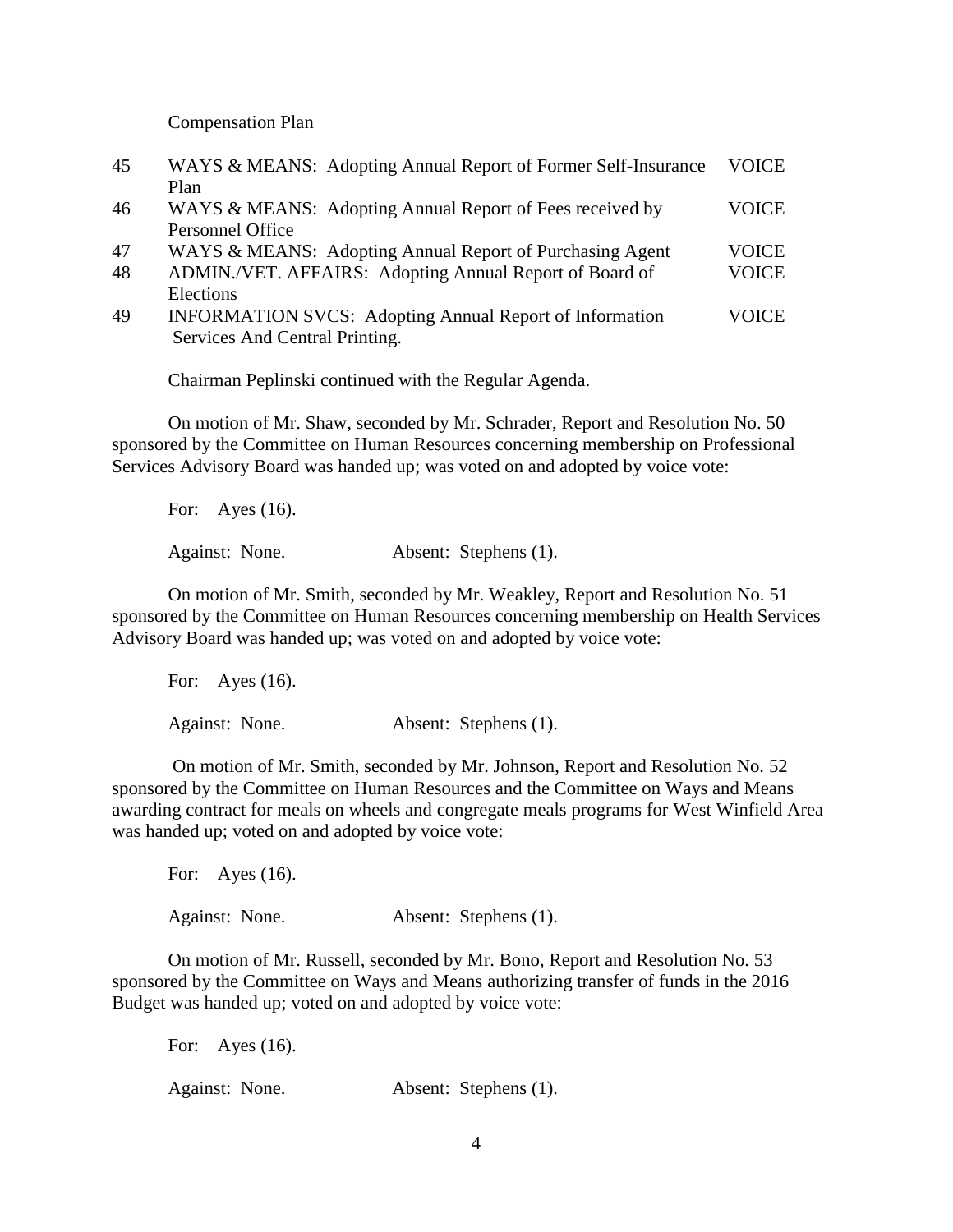On motion of Mr. Campione, seconded by Mr. Weakley, Report and Resolution No. 54 sponsored by the Committee on Public Safety/Emergency Management and the Committee on Ways and Means in connection with contract with New York State Office of Court Administration to provide cleaning and minor repairs of court facilities was handed up; voted on and adopted by voice vote:

For: Ayes (16). Against: None. Absent: Stephens (1).

On motion of Mr. Bono, seconded by Mr. Schrader, Report and Resolution No. 55 sponsored by the Committee on Human Resources and the Committee on Ways and Means amending budget in connection with receipt of Safe Harbor Grant for Department of Social Services was handed up; voted on and adopted by voice vote:

For: Ayes (16). Against: None. Absent: Stephens (1).

On motion of Mr. Johnson, seconded by Mr. Bono, Report and Resolution No. 56 sponsored by the Committee on County Properties for the sale of in rem parcel was handed up; was voted on and adopted by roll call vote:

For: Malta, Markwardt, Schrader, Wellington, Johnson, Keeler, Brezinski, Manno, Smith, Bono, Ackerman, Peplinski, Campione, Russell, Shaw, Weakley (16).

Against: None. Absent: Stephens (1).

On motion of Mr. Johnson, seconded by Mr. Schrader, Report and Resolution No. 57 sponsored by the Committee on Administration/Veterans' Affairs to support legislation to provide presumptive cancer coverage to volunteer firefighters was handed up; Mr. Ackerman made a motion to table the resolution until there is more information on how this will impact the local municipalities to be clear on what they are supporting. The motion received no second. The resolution was then voted on and adopted by voice vote:

For: Ayes (15). Against: Ackerman (1). Absent: Stephens (1).

On motion of Mr. Campione, seconded by Mr. Shaw, Report and Resolution No. 58 sponsored by the Committee on Natural Resources appointing members to the Intercounty Legislative Committee of the Adirondacks was handed up; voted on and adopted by voice vote:

For: All ayes  $(16)$ .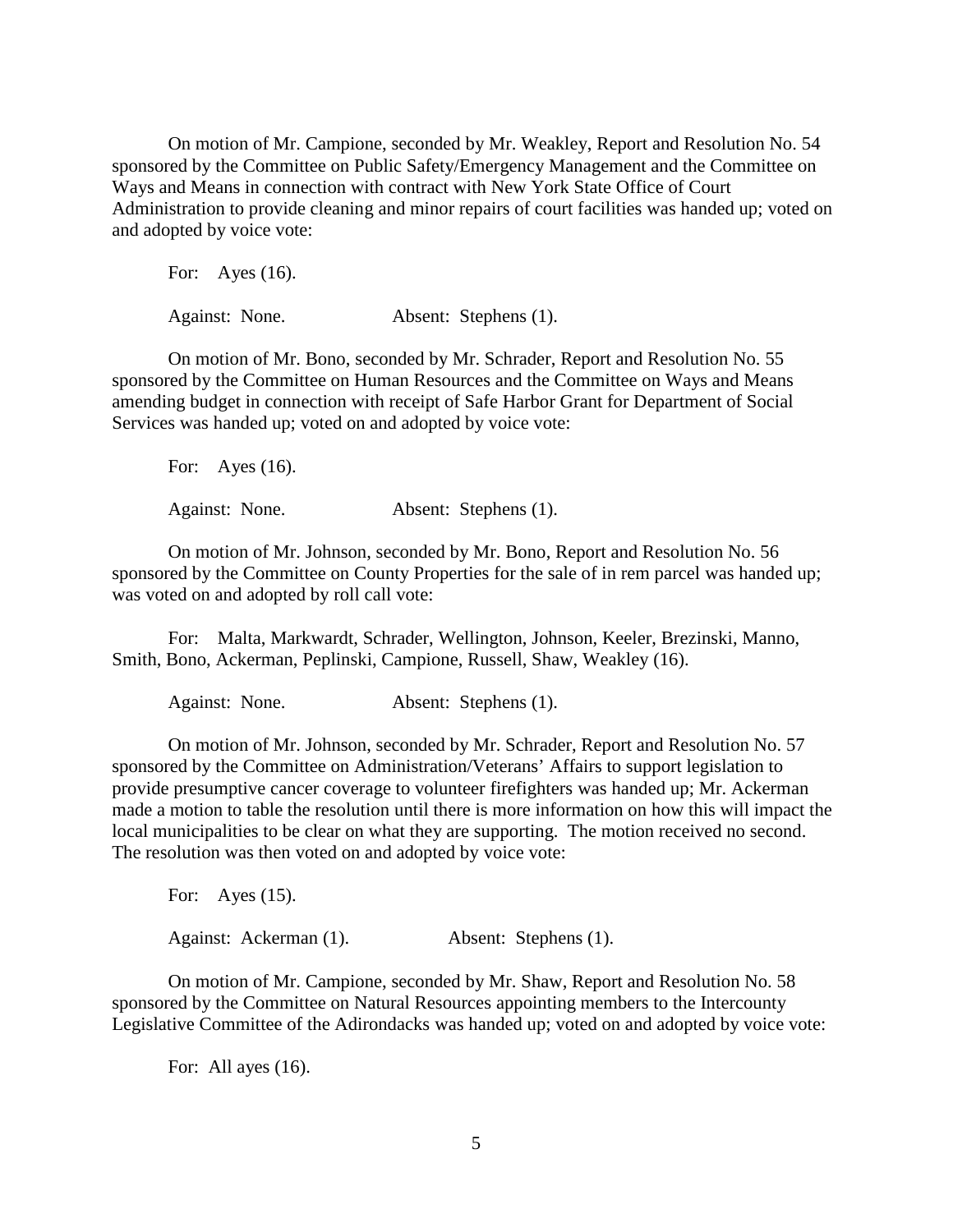Against: None. Absent: Stephens (1).

On motion of Mr. Johnson, seconded by Mr. Malta, Report and Resolution No. 59 sponsored In Memoriam to A. Frank Dolan was handed up and read. Legislator Brezinski commented that Mr. Dolan was a fair person and that any time you called on him he looked into the matter. County Administrator Wallace stated he had worked for Mr. Dolan and was one of the most dedicated and professional employees the County has had. The resolution was voted on and adopted by voice vote:

For: Ayes (16).

Against: None. Absent: Stephens (1).

Chairman Peplinski stated that pursuant to Rule 6(12) they would proceed with comments by legislators. The following legislators had comments: Legislator Bono; Legislator Russell.

At 7:52 p.m. on motion of Mr. Manno, seconded by Mr. Wellington, the Legislature adjourned to Wednesday, March 15, 2017 at 7:30 p.m.

Carole LaLonde, Clerk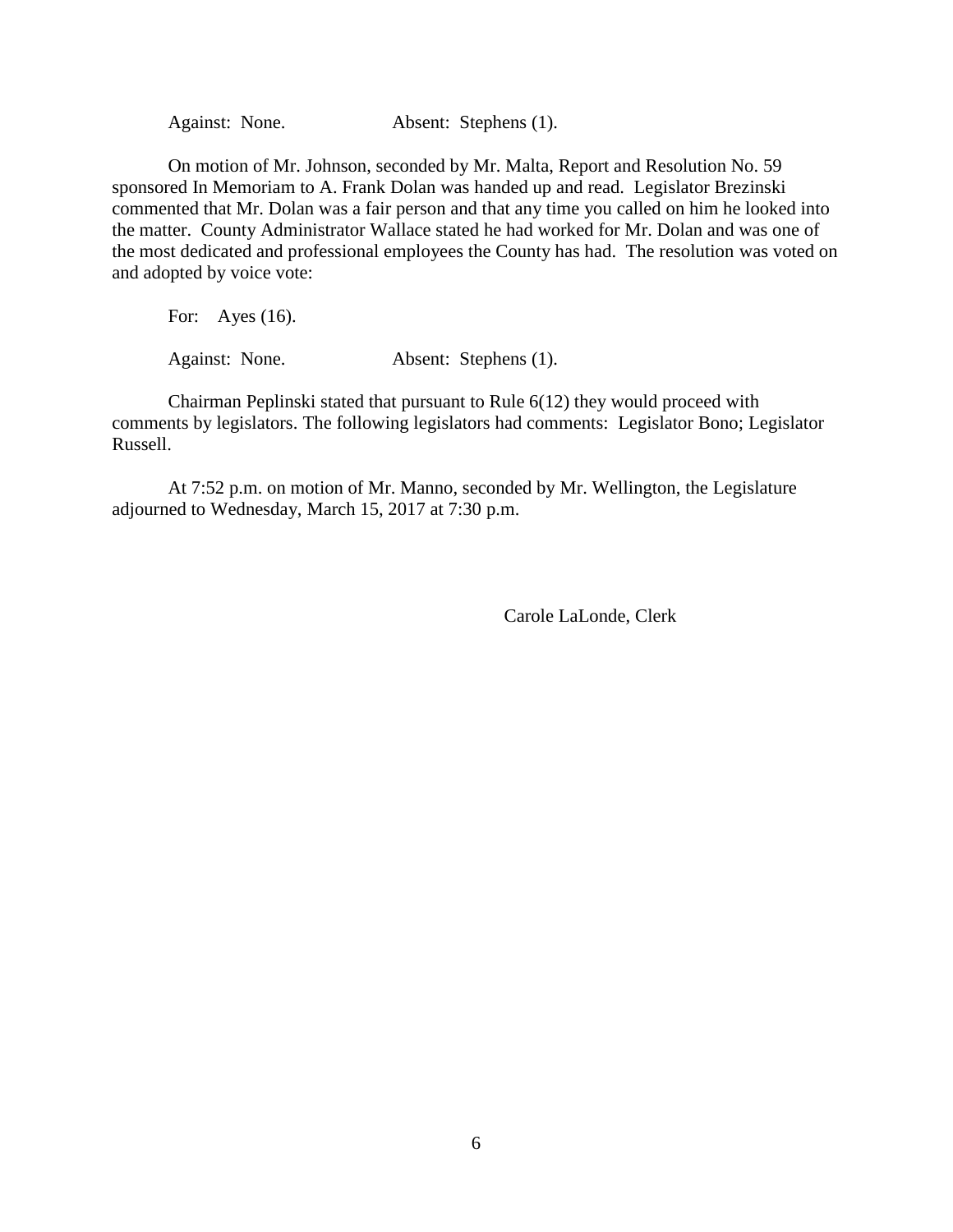

No. 42

## REPORT AND RESOLUTION ADOPTING ANNUAL REPORT OF DIRECTOR OF **WEIGHTS AND MEASURES**

#### **Sponsored by: Committee on Natural Resources**

WHEREAS, your Committee on Natural Resources, to which was referred the Annual Report of the Director of Weights and Measures for the year 2016, reports that we have examined said report, recommend its adoption and offer the following Resolution:

RESOLVED, that the Annual Report of the Herkimer County Director of Weights and Measures be adopted and filed with the Herkimer County Legislature for the year 2016.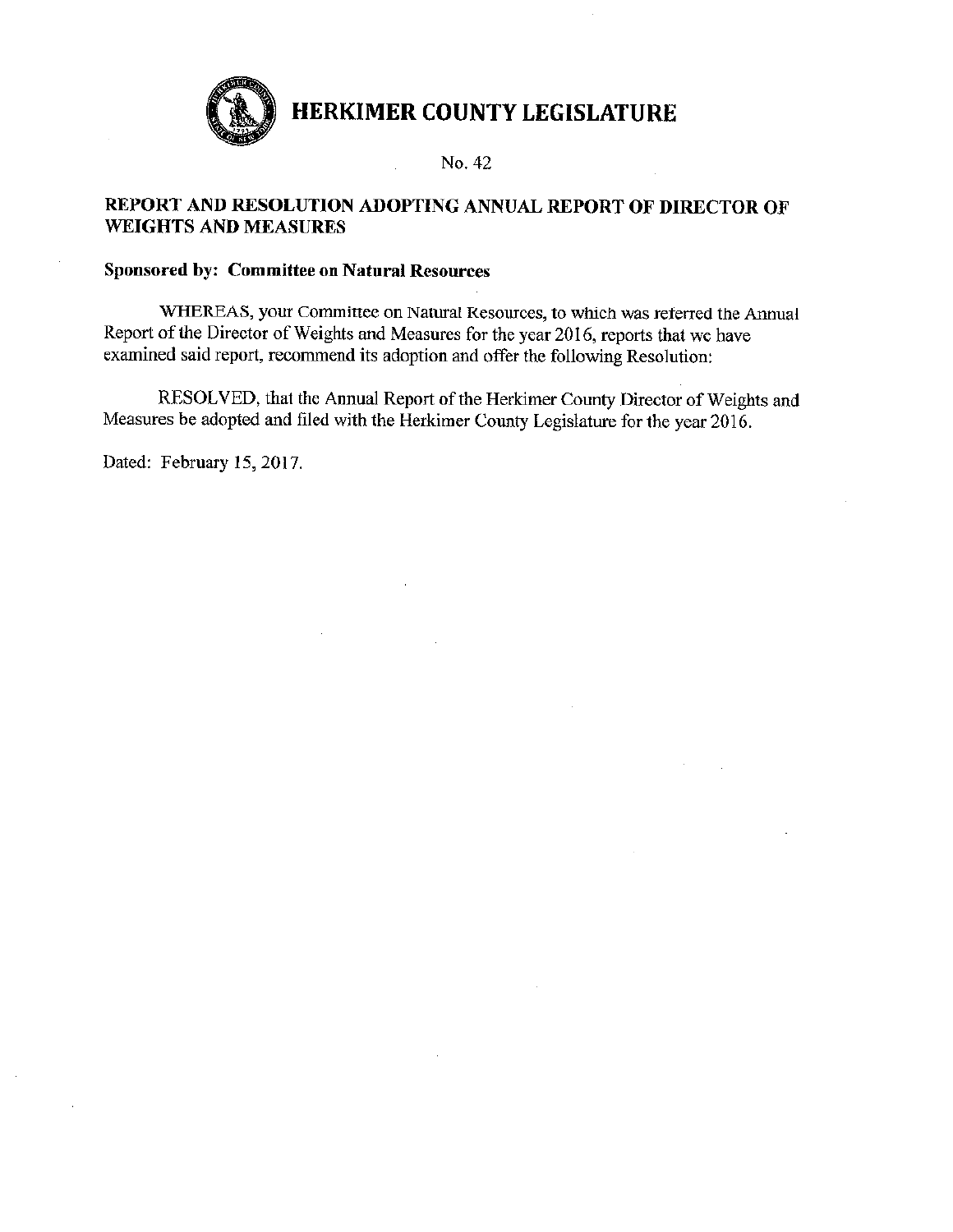

## REPORT AND RESOLUTION ADOPTING ANNUAL REPORT OF THE HERKIMER **COUNTY OFFICE FOR THE AGING**

## Sponsored by: Committee on Human Resources

Your Committee on Human Resources, to which was referred the Annual Report of the Herkimer County Office for the Aging for the year 2016, respectfully reports that we have examined the same, recommend the adoption of said report, and offer the following Resolution:

RESOLVED, that the Annual Report of the Herkimer County Office for the Aging Department be approved and placed on file with the Herkimer County Legislature for the year 2016.

 $\overline{\phantom{a}}$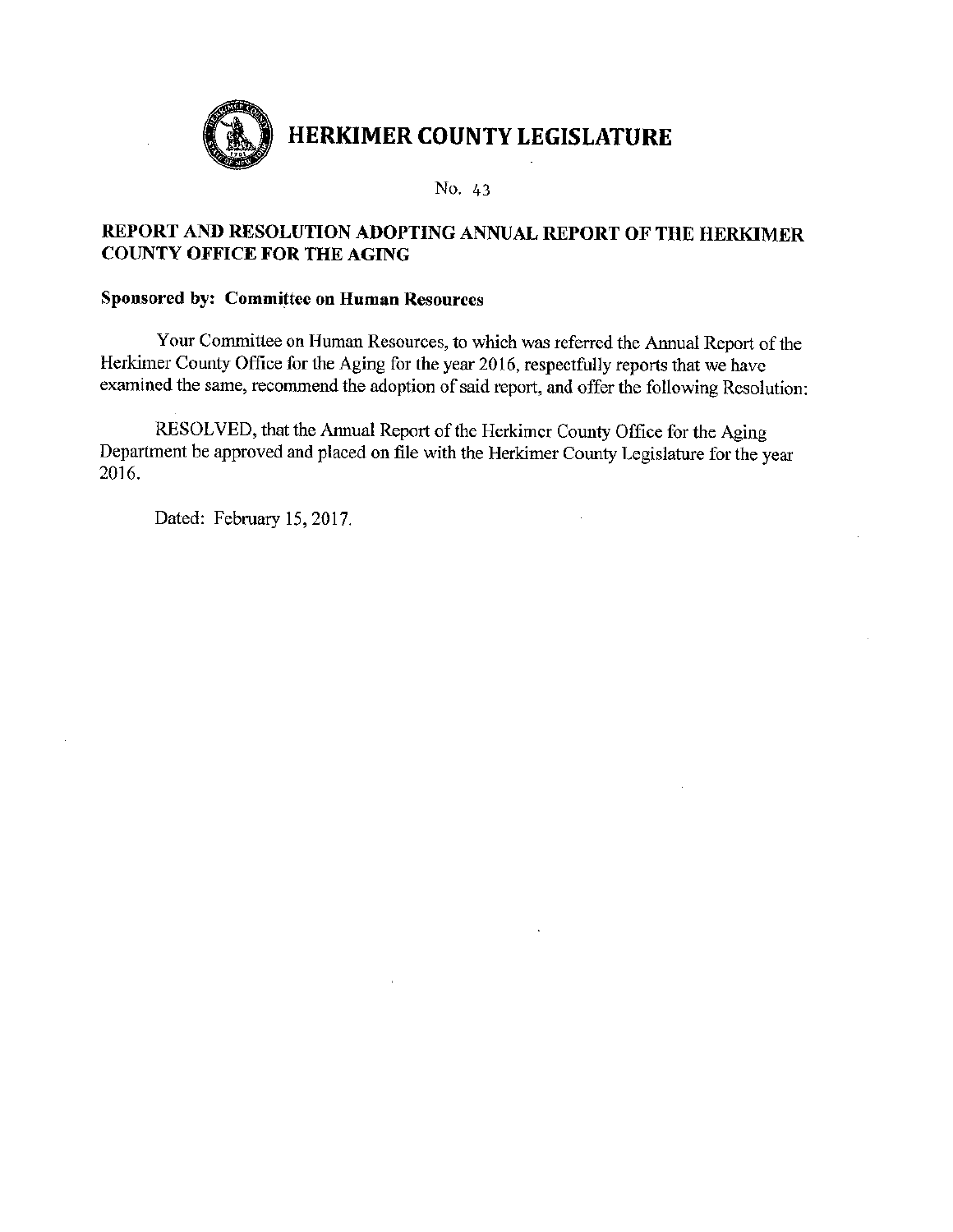

No. 44

## REPORT AND RESOLUTION ADOPTING ANNUAL REPORT OF HERKIMER COUNTY STAND ALONE WORKERS' COMPENSATION PLAN

#### Sponsored by: Committee on Ways and Means

Your Committee on Ways and Means, to which was referred the Annual Report of the Herkimer County Stand Alone Workers' Compensation Plan for the year 2016, respectfully reports that we have examined said report, inquired into the subject matter thereof, and offer the following Resolution:

RESOLVED, that the Annual Report of the Herkimer County Stand Alone Workers' Compensation Plan for the year 2016 be adopted and filed with the Herkimer County Legislature.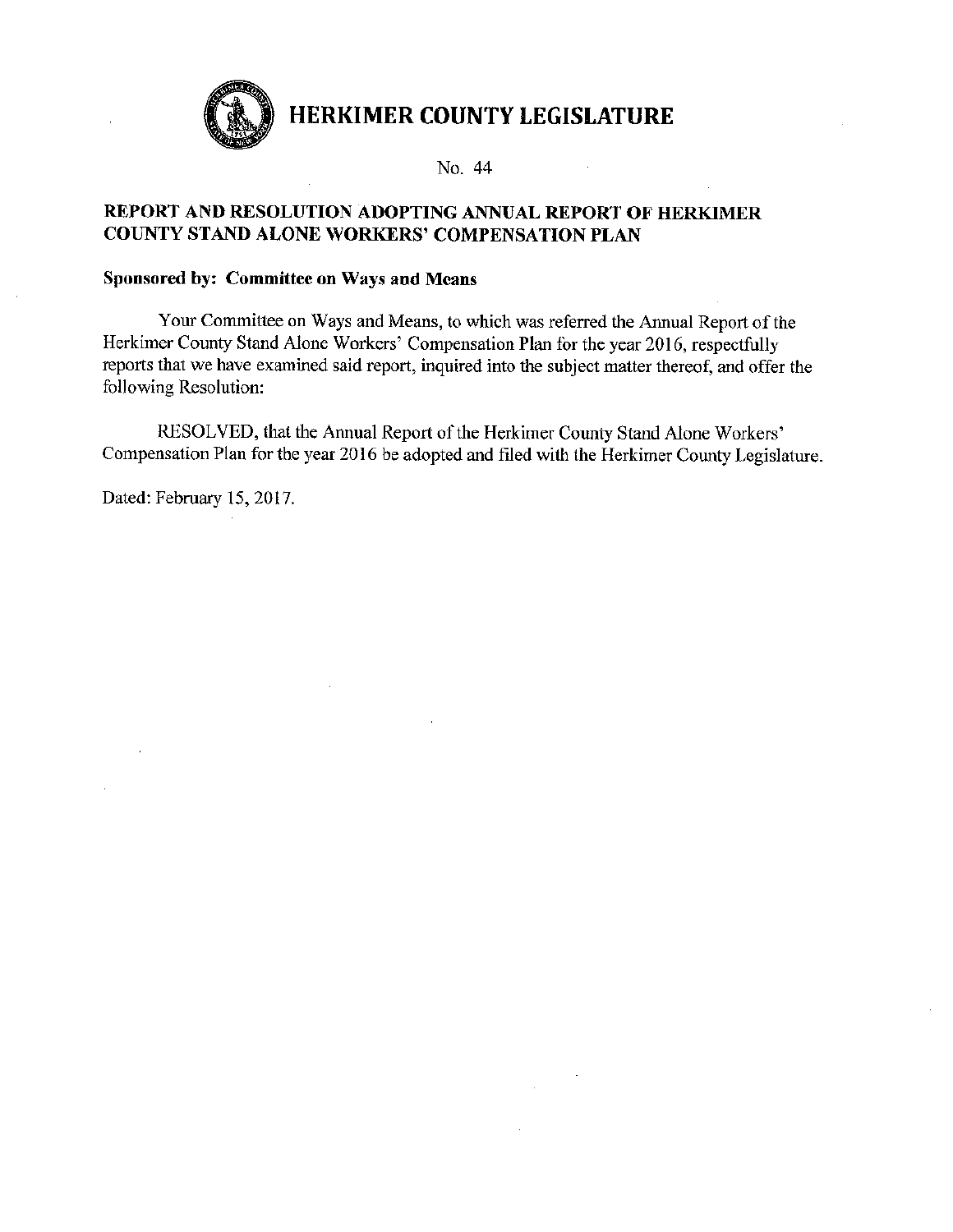

#### No. 45

## REPORT AND RESOLUTION ADOPTING ANNUAL REPORT OF FORMER HERKIMER COUNTY SELF INSURANCE PLAN

#### Sponsored by: Committee on Ways and Means

Your Committee on Ways and Means, to which was referred the Annual Report of the former Herkimer County Self Insurance Plan for the year 2016, respectfully reports that we have examined said report, inquired into the subject matter thereof, and offer the following Resolution:

RESOLVED, that the Annual Report of the former Herkimer County Self Insurance Plan for the year 2016 be adopted and filed with the Herkimer County Legislature.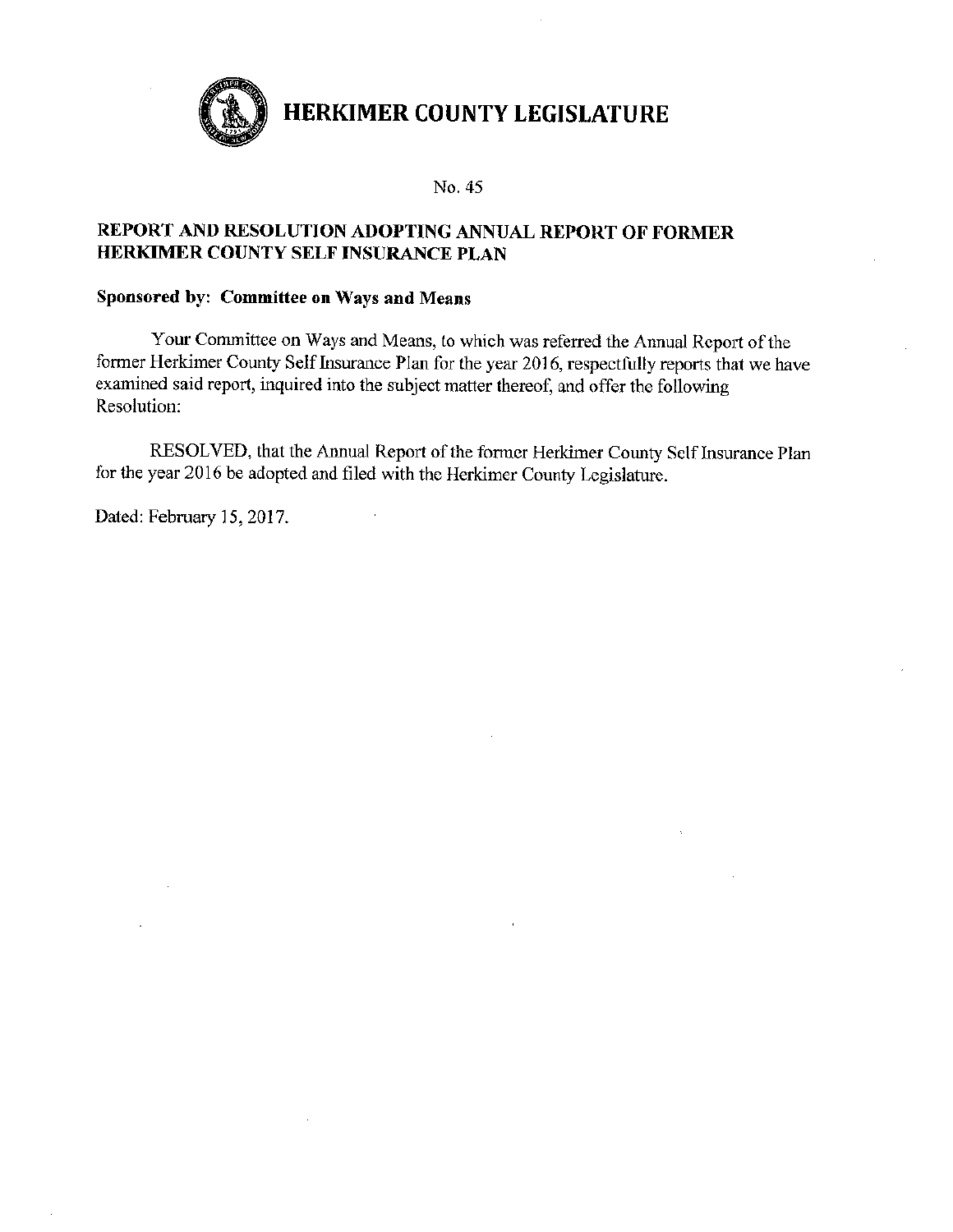

#### No. 46

## REPORT AND RESOLUTION ADOPTING ANNUAL REPORT OF FEES RECEIVED BY THE HERKIMER COUNTY PERSONNEL OFFICE

#### Sponsored by: Committee on Ways and Means

Your Committee on Ways and Means, to which was referred the Annual Report of the fees received by the Herkimer County Personnel Office for civil service exams for fiscal year 2016, respectfully reports that we have examined the same, recommend the adoption of said report, and offer the following Resolution:

RESOLVED, that the Annual Report of the fees received by the Herkimer County Personnel Office for civil service exams for fiscal year 2016 be approved and placed on file with the Herkimer County Legislature.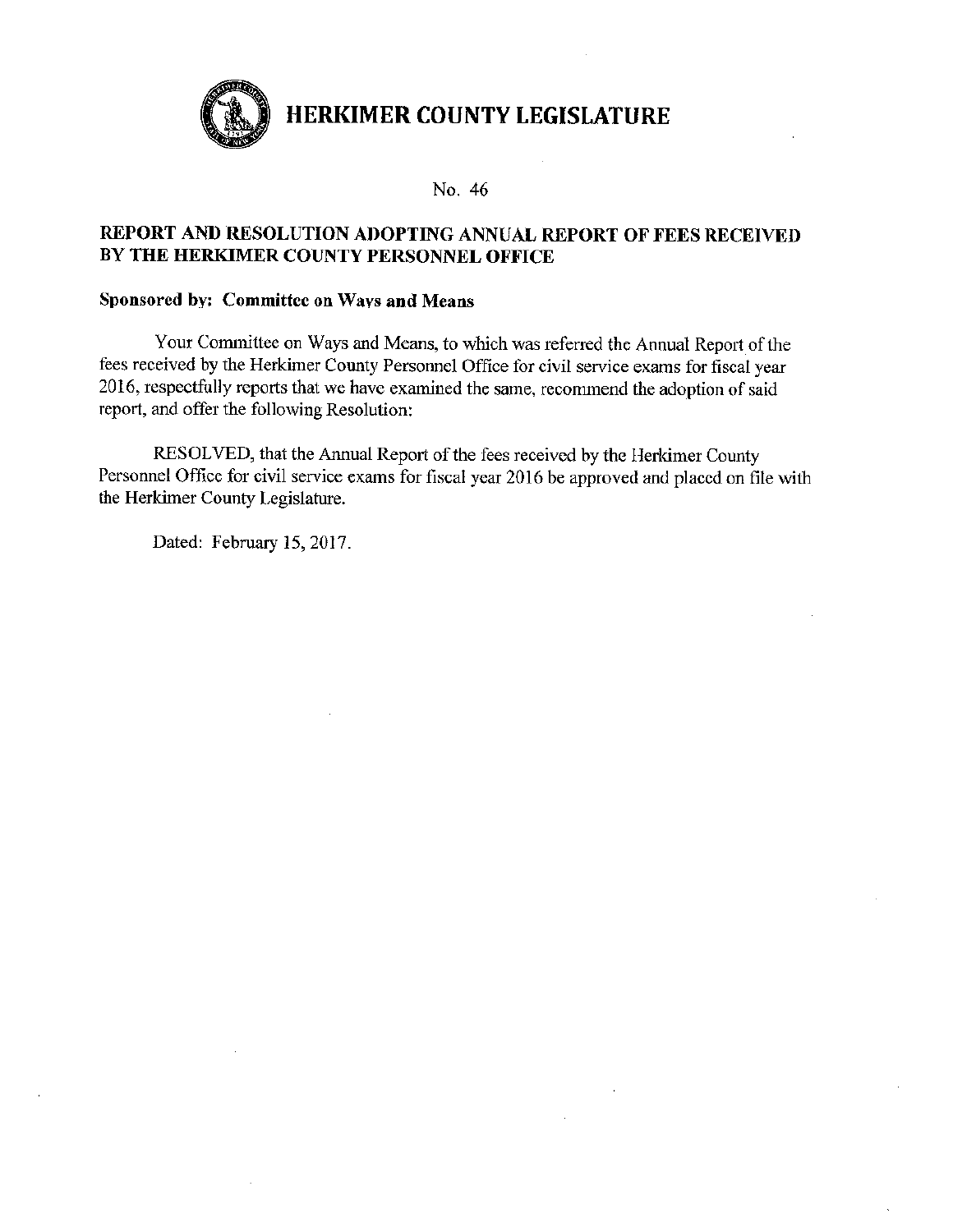

## REPORT AND RESOLUTION ADOPTING ANNUAL REPORT OF PURCHASING AGENT FOR THE YEAR 2016

## Sponsored by: Committee on Ways and Means

WHEREAS, your Committee on Ways and Means, to which was referred the communication from the Budget Officer and Purchasing Agent, submitting the report of the Purchasing Department the months of January through December, 2016, respectfully reports that we have examined said report, recommend its adoption and offer the following resolution:

RESOLVED, that the annual report of the Purchasing Agent for the year 2016 be adopted and filed with the Herkimer County Legislature.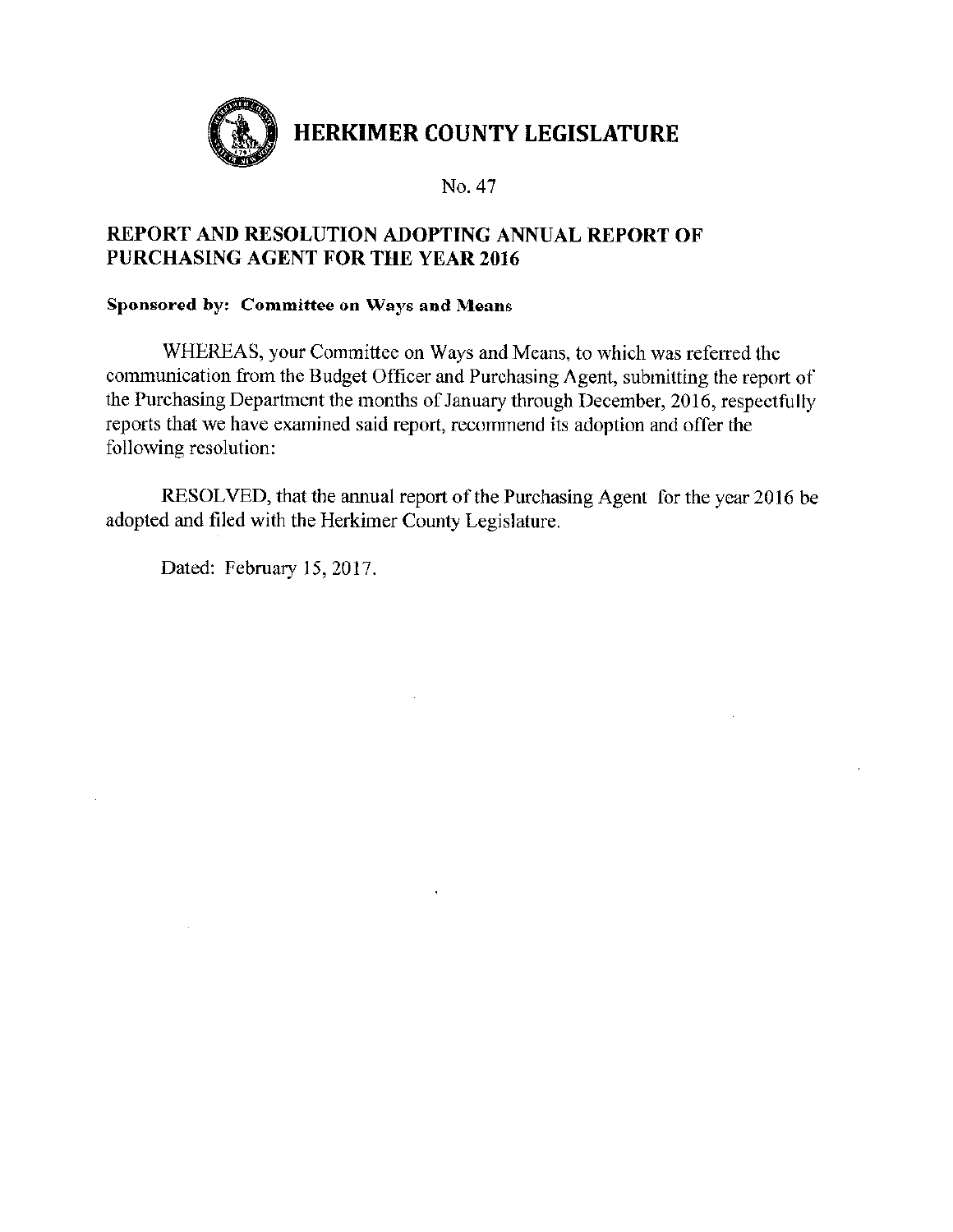

## REPORT AND RESOLUTION ADOPTING ANNUAL REPORT OF THE HERKIMER **COUNTY BOARD OF ELECTIONS**

## Sponsored by: Committee on Administration/Veterans' Affairs

Your Committee on Administration/Veterans Affairs, to which was referred the Annual Report of the Herkimer County Board of Elections for the year 2016, respectfully reports that we have examined the same, recommend the adoption of said report, and offer the following Resolution:

 $\mathcal{L}^{\mathcal{A}}$ 

RESOLVED, that the Annual Report of the Herkimer County Board of Elections be approved and placed on file with the Herkimer County Legislature for the year 2016.

Dated: February 15, 2017.

 $\mathcal{L}_{\mathrm{eff}}$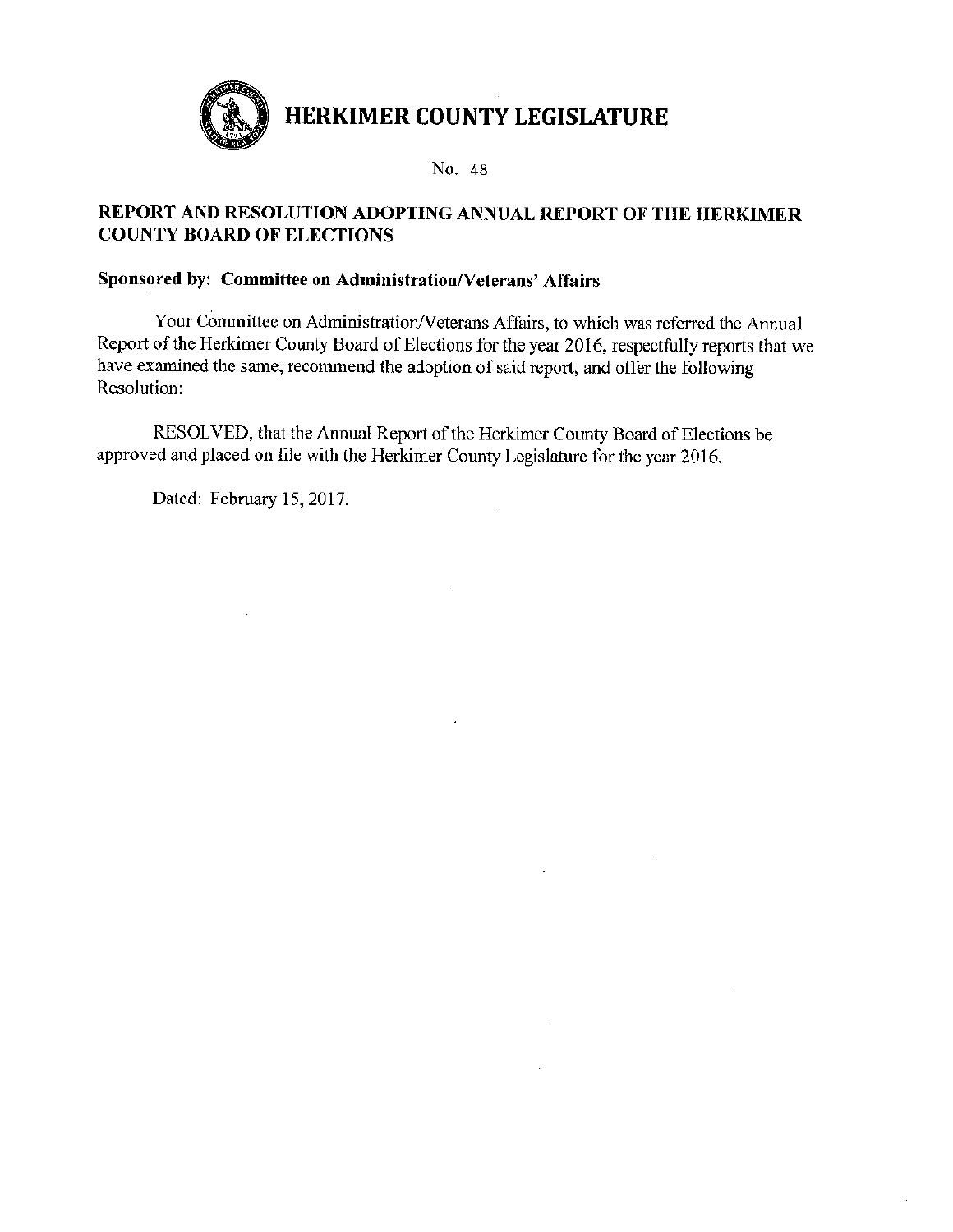

## REPORT AND RESOLUTION ADOPTING ANNUAL REPORT OF THE **INFORMATION SERVICES AND CENTRAL PRINTING DEPARTMENTS**

### Sponsored by: Committee on Information Services

Your Committee on Information Services, to which was referred the Annual Report of the Herkimer County Information Services Department for the year 2016, and the Annual Report for the Central Printing Department for the year 2016, respectfully reports that we have examined the same, recommend the adoption of said reports, and offer the following Resolution:

RESOLVED, that the Annual Report of the Herkimer County Information Services Department and the Annual Report for the Central Printing Department for the year 2016 be approved and placed on file with the Herkimer County Legislature.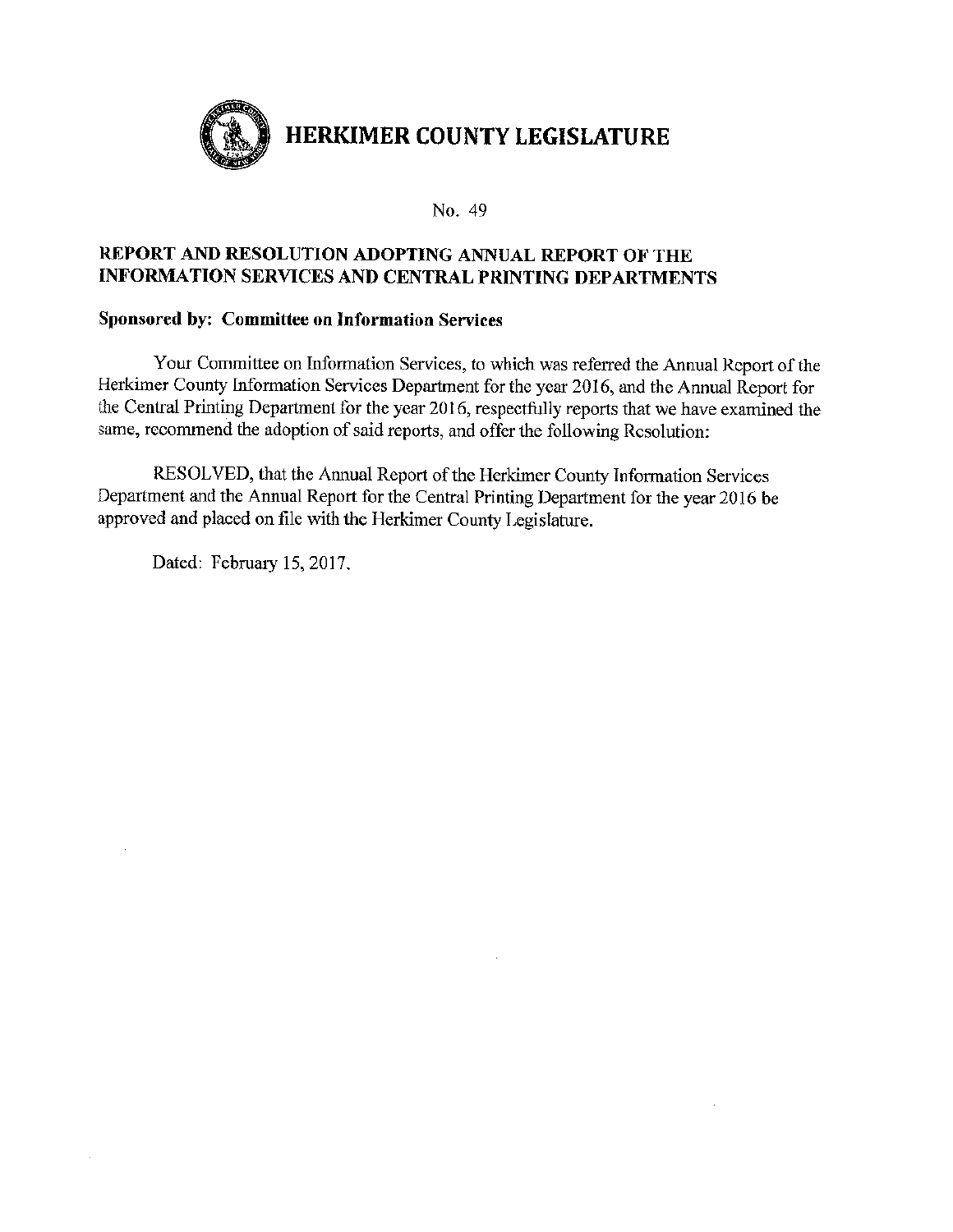

No. 50

## REPORT AND RESOLUTION CONCERNING MEMBERSHIP ON THE PROFESSIONAL SERVICES ADVISORY BOARD OF THE HERKIMER COUNTY PUBLIC HEALTH NURSING SERVICE

#### **Sponsored by: Committee on Human Resources**

WHEREAS, by Resolution No. 19 adopted on January 29, 2014 this Legislature made appointments of individuals to the Professional Services Advisory Board of the Herkimer County Public Health Nursing Service for three year terms to expire December 31, 2016, which was amended by Resolution No. 116 of 2015 to list by title/agency, not by individual name on said Board: and

WHEREAS, by letter dated January 20, 2017, Christina Cain, Director of Public Health. has submitted recommendations for appointment/reappointment by title/agency for three year terms to expire December 31, 2019; now, therefore, be it

RESOLVED, that the individuals serving in the following titles/agencies are hereby appointed/reappointed to serve as a members of the Professional Services Advisory Board of the Herkimer County Public Health Nursing Service for three year terms to expire December 31, 2019: Chairman, Herkimer County Legislature; Director of Office for the Aging; Herkimer County Legislature Representative; Herkimer County HealthNet Representative; Healthy Families Representative; Medical Director/Herkimer County Public Health Nursing Service; Little Falls Hospital Representative; Chairman, Committee on Human Resources; Herkimer County Administrator; Registered Dietitian Representative; Registered Pharmacist Representative; and Director of Herkimer County Public Health; and, be it further

RESOLVED, that certified copies of this Resolution be forwarded to the Herkimer County Treasurer, Auditor, Budget Officer, Personnel Officer and Director of Public Health.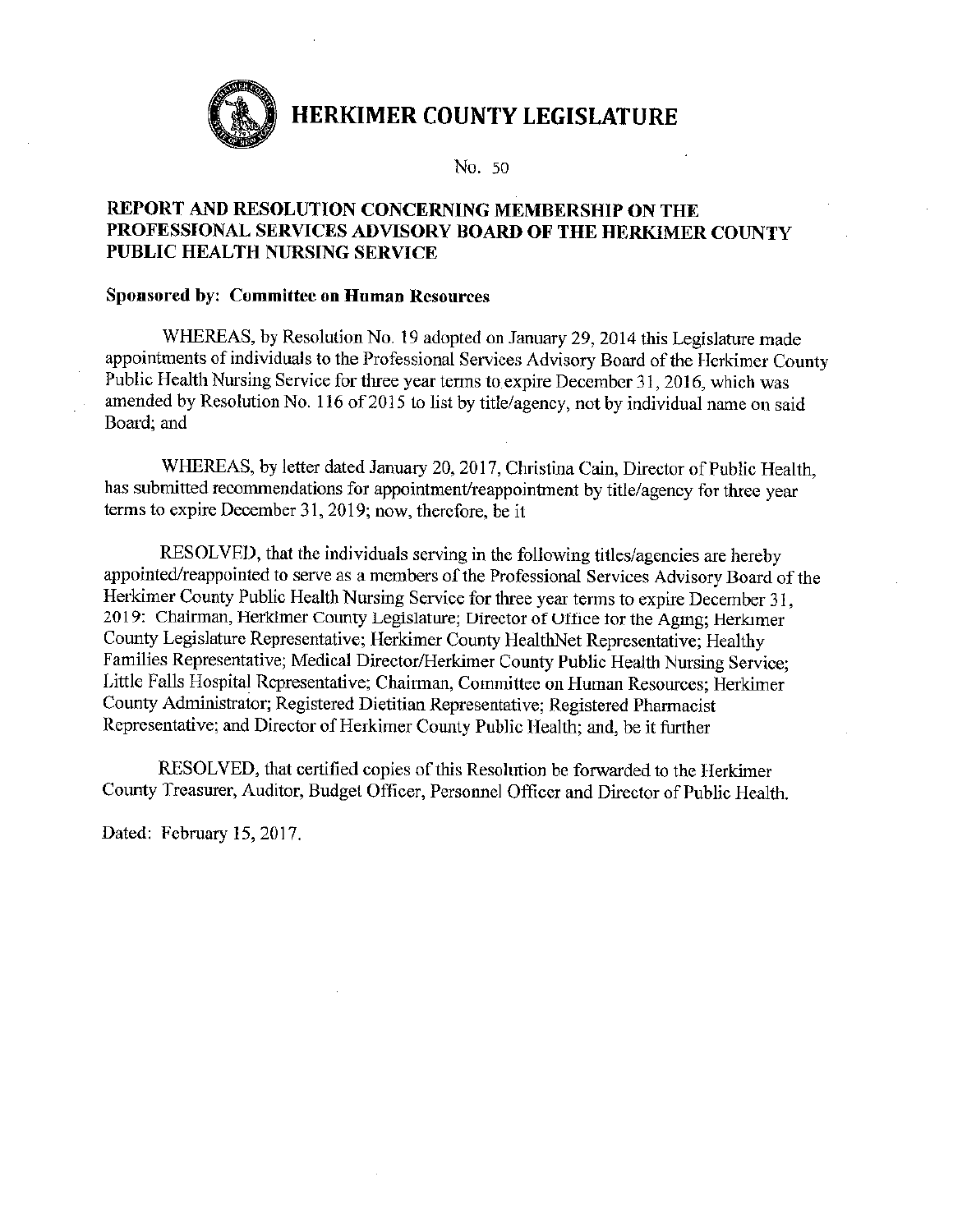

## REPORT AND RESOLUTION CONCERNING MEMBERSHIP ON THE HEALTH SERVICES ADVISORY BOARD OF THE HERKIMER COUNTY PUBLIC HEALTH **NURSING SERVICE**

#### **Sponsored by: Committee on Human Resources**

WHEREAS, by Resolution No. 18 adopted on January 29, 2014 this Legislature made appointments of individuals to the Health Services Advisory Board of the Herkimer County Public Health Nursing Service for three year terms to expire December 31, 2016, which was amended by Resolution No. 115 of 2015 to list by title/agency, not by individual name on said Board: and

WHEREAS, by letter dated January 20, 2017, Christina Cain, Director of Public Health, has submitted recommendations for appointment/reappointment to the Health Services Advisory Board by title/agency for three year terms to expire December 31, 2019; now, therefore, be it

RESOLVED, that the individuals serving in the following titles/agencies are hereby appointed/reappointed to serve as a members of the Health Services Advisory Board of the Herkimer County Public Health Nursing Service for three year terms to expire December 31, 2019: LPN/Public Health; Director of Public Health; Supervising Community Health Nurse/Public Health; Mental Health/RN; ARC Representative; RN/Herkimer College; Director/Herkimer District Office, NYSDOH; Community Health Nurse/Public Health; Family Nurse Practitioner; Planned Parenthood Representative and Community Representative; and, be it further

RESOLVED, that certified copies of this Resolution be forwarded to the Herkimer County Treasurer, Auditor, Budget Officer, Personnel Officer and Director of Public Health.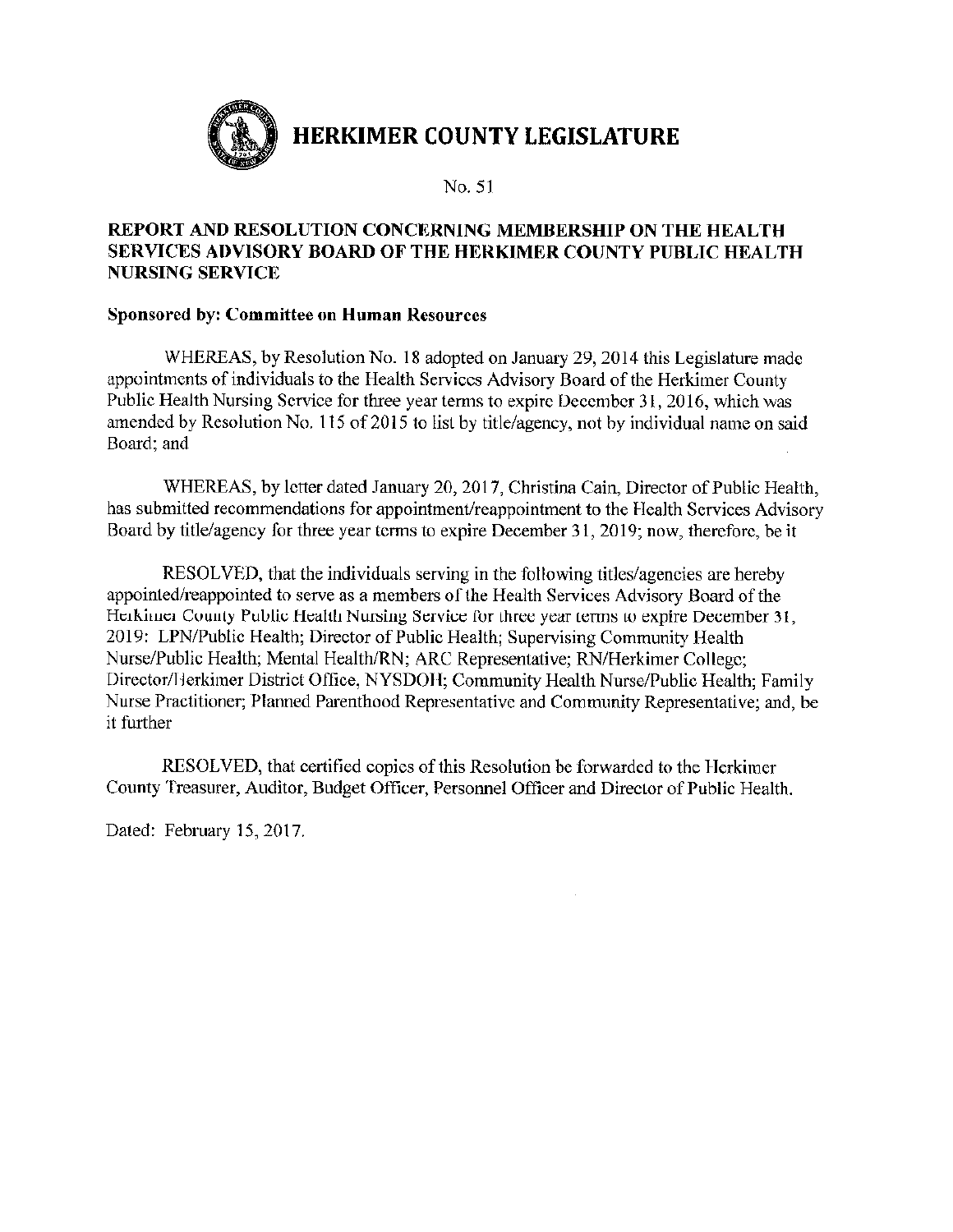

## REPORT AND RESOLUTION AWARDING CONTRACT FOR MEALS ON WHEELS AND CONGREGATE MEALS PROGRAMS FOR THE WEST WINFIELD AREA

## **Sponsored by: Committee on Human Resources Committee on Ways and Means**

WHEREAS, this Legislature is informed by communication dated January 27, 2017 from Sheri Ferdula, Budget Officer, that the Herkimer County Office for the Aging, through federal grants and local sharing, has funds for the Meals on Wheels Programs and reports that the lowest price, including the cost of transportation of delivery, has been calculated and provided by the Office for the Aging; now, therefore, be it

RESOLVED, that the Herkimer County Legislature hereby authorizes a catering contract for the Meals on Wheels and Congregate Meals programs for the West Winfield area for the period of April 1, 2017 through March 31, 2018, with said contract to have an option for a oneyear renewal, with a cost of living adjustment, and with said contract to contain a 60 day termination of contract provision:

| Area:                                             | <b>Number of meals:</b> | Cost:                                                 |
|---------------------------------------------------|-------------------------|-------------------------------------------------------|
| West Winfield area:                               | up to 60 meals/day      | $\frac{1}{2}$ \$6.41/meal, up to \$94,996.20 annually |
| Red Door Dairy Store, LLC                         | \$3.75/day delivery up  |                                                       |
| Brace Rd., West Winfield, NY   to $$926.25$ /year |                         |                                                       |

And, be it further

RESOLVED, that the Chairman of the Herkimer County Legislature is hereby authorized to execute said contract on behalf of the County of Herkimer, and with said contract to be subject to the approval of the Herkimer County Attorney; and, be it further

RESOLVED, that certified copies of this Resolution be forwarded to the Herkimer County Treasurer, Auditor, Budget Officer, Director of the Office for the Aging and the above listed agency.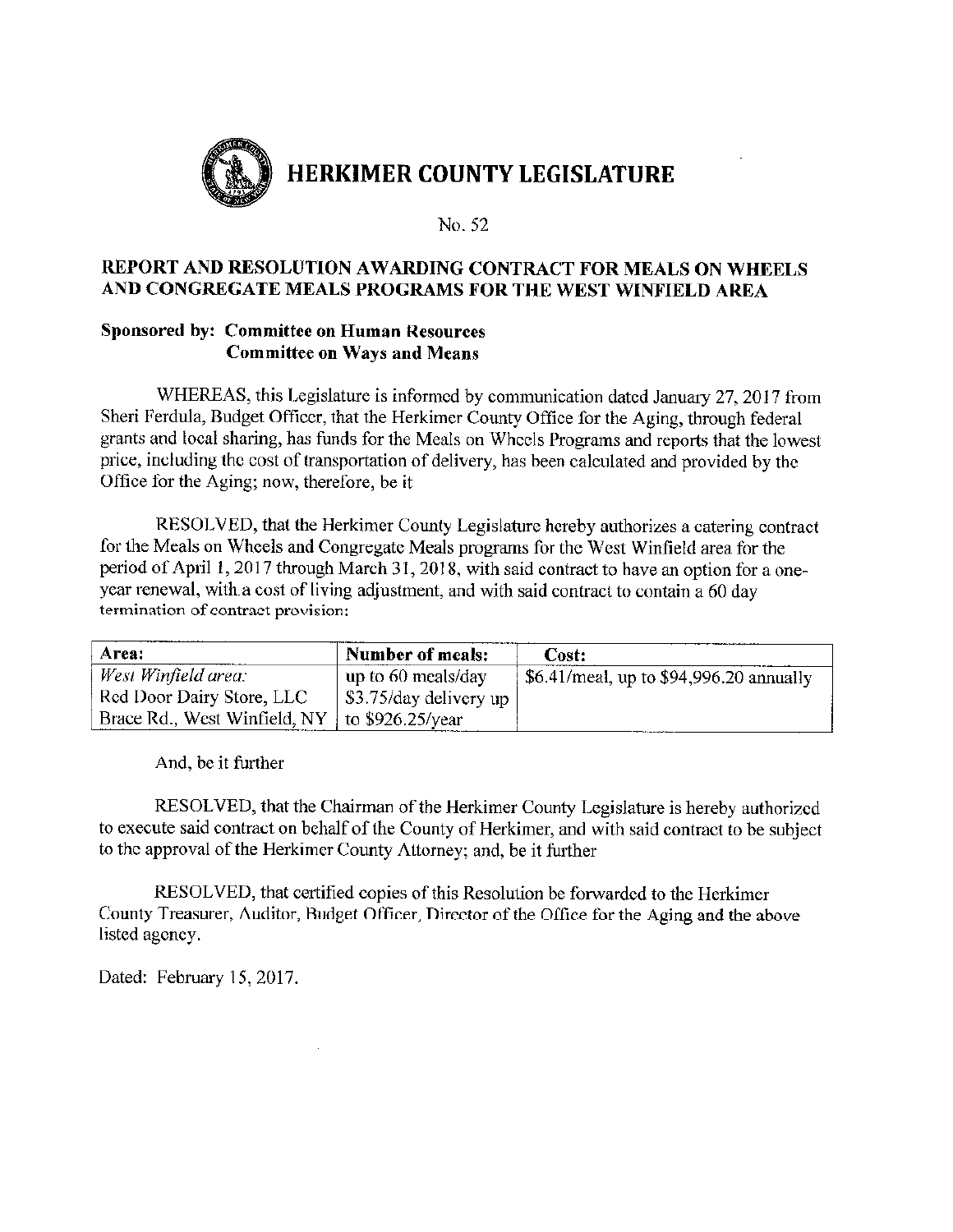

No. 53

#### REPORT AND RESOLUTION AUTHORIZING TRANSFERS OF FUNDS IN THE 2016 **BUDGET**

#### Sponsored by: Committee on Ways & Means

WHEREAS, your Committee on Ways and Means, to which was referred a communication from Sheri Ferdula, Budget Officer, dated January 31, 2017, submitting requests for transfers of funds, reports that we have examined said communication, inquired into the subject matters thereof, and recommend that said transfers be made and offer the following Resolution:

RESOLVED, that the Herkimer County Treasurer be, and she hereby is. authorized and directed to transfer the following sums from and to the following accounts in the 2016 Budget:

| \$3,282.05  | FROM        | A4059.86000 |
|-------------|-------------|-------------|
|             | TO          | A1325.86000 |
| \$4,490.16  | <b>FROM</b> | A4059.86000 |
|             | TО          | A1326 86000 |
| \$293.58    | FROM        | A4059.86000 |
|             | TО          | A1410.86000 |
| \$11,659.97 | FROM        | A4059.86000 |
|             | T0          | A1450.86000 |
| \$4,631.81  | FROM        | A4059.86000 |
|             | TО          | A1680.86000 |
| \$743.13    | FROM        | A4059.86000 |
|             | TO          | A3020.86000 |
| \$1,800.01  | FROM        | A4059.86000 |
|             | TΩ          | A3140.86000 |
| \$3,482.51  | FROM        | A4059.86000 |
|             | TО          | A3141.86000 |
| \$6,771.97  | <b>FROM</b> | A4059.86000 |
|             | TО          | A6031.86000 |
| \$7,732.18  | FROM        | A4059.86000 |
|             | TO          | A6772.86000 |
| \$3,832.98  | FROM        | A4059.86000 |
|             | TО          | A6776.81000 |
| \$1,434.81  | FROM        | A4059.86000 |
|             | TO          | A6777.86000 |
| \$8,700.00  | FROM        | A4059.86000 |
|             | TО          | A3110.86000 |
|             |             |             |

Early Intervention, Health Insurance Treasurer, Health Insurance Early Intervention, Health Insurance Tax Department, Health Insurance Early Intervention, Health Insurance County Clerk, Health Insurance Early Intervention, Health Insurance Board of Elections, Health Insurance Early Intervention, Health Insurance IS, Health Insurance Early Intervention, Health Insurance Public Safety, Health Insurance Early Intervention, Health Insurance Probation, Health Insurance Early Intervention, Health Insurance Alt. to Inc. Health Insurance Early Intervention, Health Insurance Public Home, Health Insurance Early Intervention, Health Insurance Aging IIIB, Health Insurance Early Intervention, Health Insurance Aging, CII, Retirement Early Intervention, Health Insurance Aging, HEAP, Health Insurance Early Intervention, Health Insurance Sheriff, Health Insurance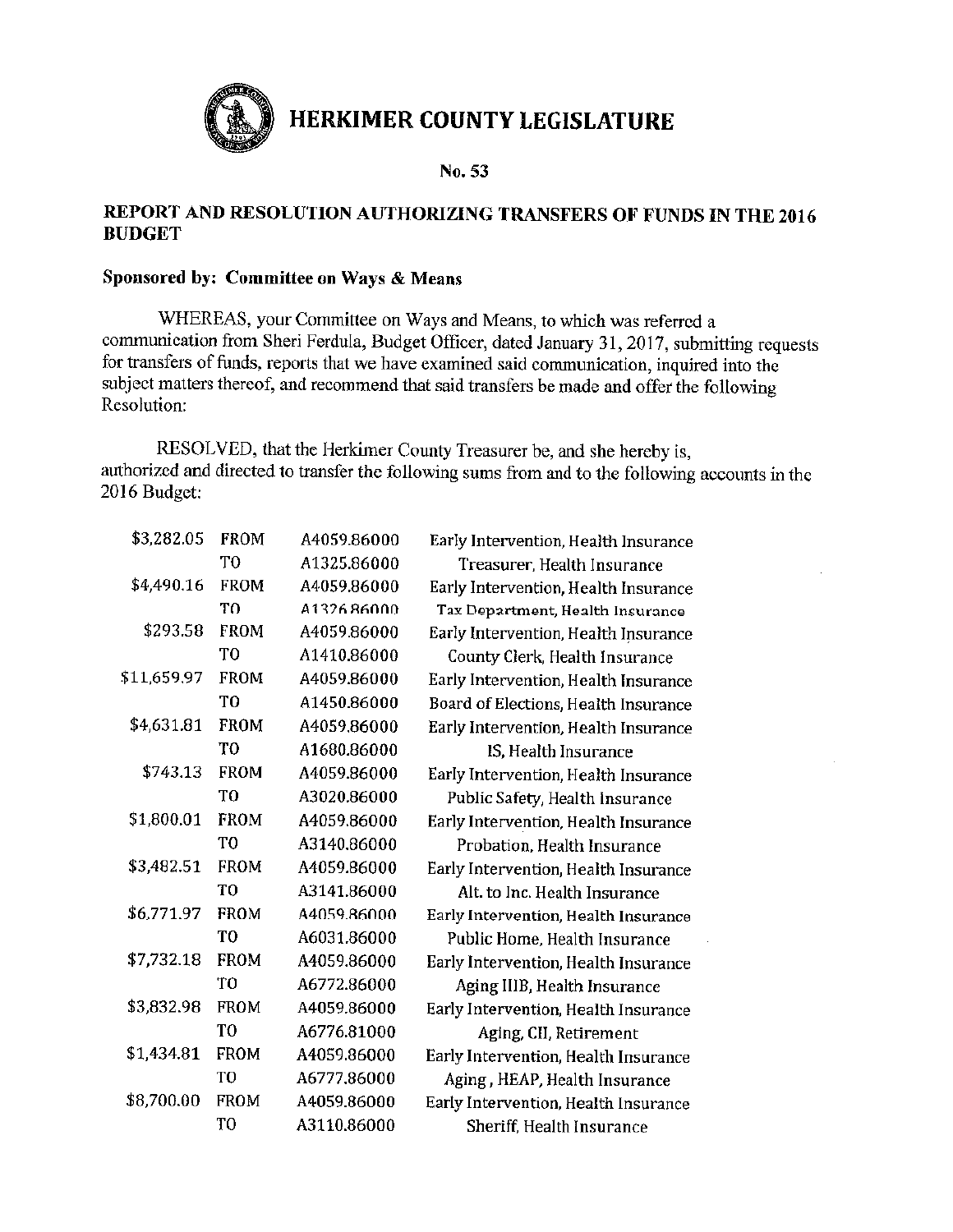| \$1,844.00   | FROM           | A4059.86000 |
|--------------|----------------|-------------|
|              | TO             | A3110.86000 |
| \$18,000.00  | <b>FROM</b>    | A1320.86000 |
|              | TO             | A3110.86000 |
| \$8,500.00   | <b>FROM</b>    | A1165.86000 |
|              | TО             | A3110.86000 |
| \$3,000.00   | FROM           | A1165.86000 |
|              | TO             | A3110.86000 |
| \$13,700.00  | <b>FROM</b>    | A1355.81000 |
|              | TO             | A3110.86000 |
| \$10,700.00  | FROM           | A1420.86000 |
|              | TO             | A3110.86000 |
| \$5,610.00   | FROM           | A1420.81000 |
|              | TО             | A3110.86000 |
| \$13,300.00  | <b>FROM</b>    | A1620.86000 |
|              | TO             | A3150.86000 |
| \$9,800.00   | <b>FROM</b>    | A1430.86000 |
|              | TO             | A3150.86000 |
| \$15,251.00  | <b>FROM</b>    | A3021.81000 |
|              | TО             | A3150.86000 |
| \$25,000.00  | <b>FROM</b>    | A6012.86000 |
|              | T <sub>0</sub> | A4010.86000 |
| \$14,000.00  | FROM           | A4320.81000 |
|              | T <sub>0</sub> | A4010.86000 |
| \$6,000.00   | <b>FROM</b>    | A4320.86000 |
|              | T0             | A4010.86000 |
| \$10,000.00  | FROM           | A6141.86000 |
|              | TO             | A4010.86000 |
| \$1,061.00   | <b>FROM</b>    | A6141.81000 |
|              | TO             | A4010.86000 |
| \$211,817.00 | <b>FROM</b>    | D9901       |
|              | TO             | A6010.86000 |
| \$10,500.00  | <b>FROM</b>    | A3021.86000 |
|              | TO             | A6010.86000 |
| \$7,000.00   | <b>FROM</b>    | A6775.86000 |
|              | TO             | A6010.86000 |
| \$3,500.00   | FROM           | A6775.81000 |
|              | TO             | A6010.86000 |
| \$2,400.00   | FROM           | A6610.86000 |
|              | TO             | A6010.86000 |
| \$2,500.00   | FROM           | A1340.86000 |
|              | TO             | A6010.86000 |
| \$4,600.00   | <b>FROM</b>    | A6774.86000 |
|              | TO             | A6010.86000 |

Early Intervention, Health Insurance Sheriff, Health Insurance Auditor, Health Insurance Sheriff, Health Insurance District Attorney, Health Insurance Sheriff, Health Insurance District Attorney, Health Insurance Sheriff, Health Insurance Real Property, Retirement Sheriff, Health Insurance County Attorney, Health Insurance Sheriff, Health Insurance County Attorney, Retirement Sheriff, Health Insurance Buildings, Health Insurance Jail, Health Insurance Personnel, Health Insurance *(ail, Health Insurance)* Public Safety, Retirement Jail, Health Insurance Managed Care, Health Insurance Public Health, Health Insurance Mental Health, Retirement Public Health, Health Insurance Mental Health, Health Insurance Public Health, Health Insurance HEAP, Health Insurance Public Health, Health Insurance HEAP, Retirement Public Health, Health Insurance County Road, Interfund Transfers Social Services, Health Insurance Public Safety, Health Insurance Social Services, Health Insurance Aging, CSE, Health Insurance Social Services, Health Insurance Aging, CSE, Retirement Social Services, Health Insurance W & M. Health Insurance Social Services, Health Insurance Budget & Purchasing, Health Insurance Social Services, Health Insurance Aging, CI, Health Insurance Social Services, Health Insurance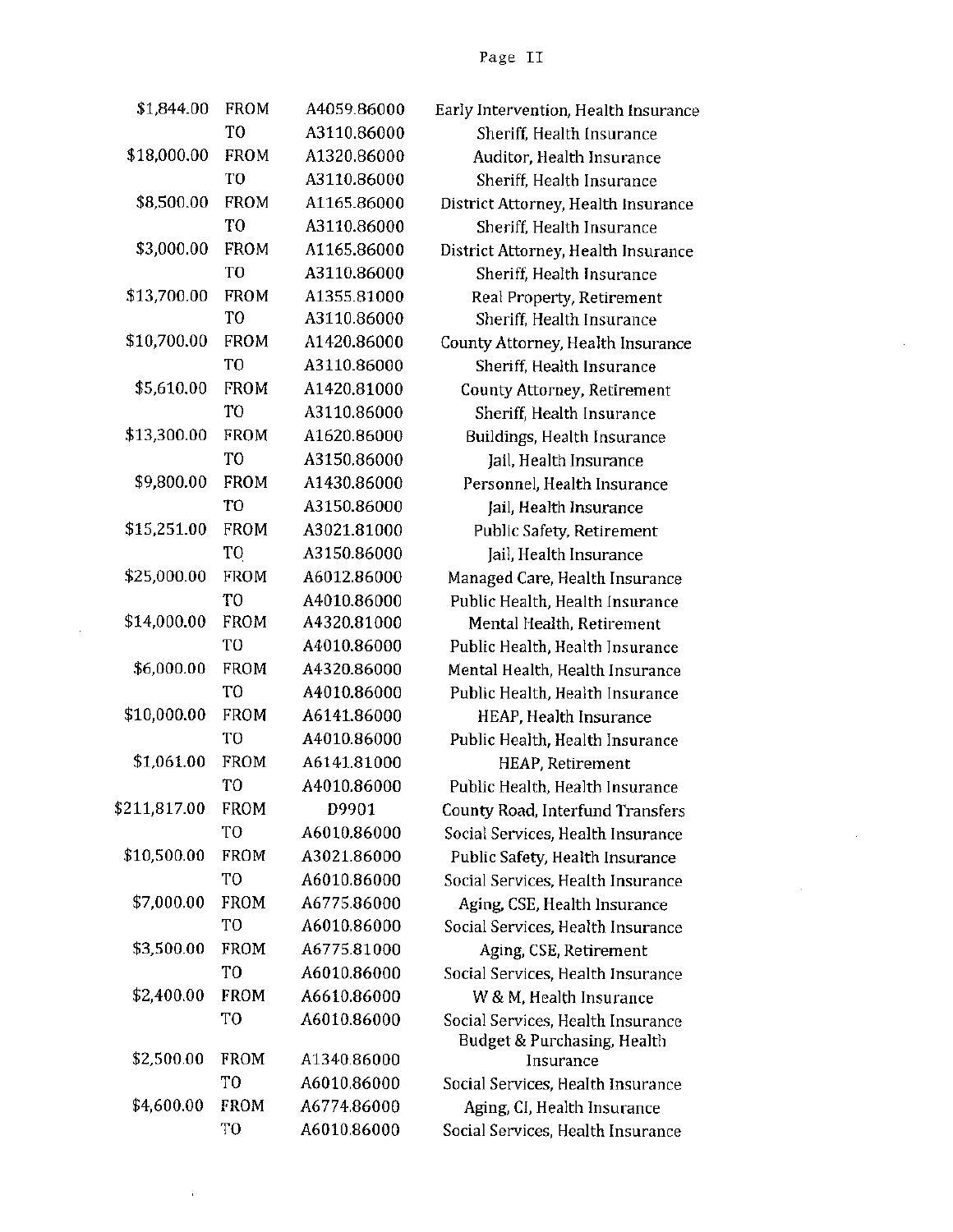Page III.

| \$4,600.00 | <b>FROM</b> | A6776A.81000 | Aging, SNAP, Retirement           |
|------------|-------------|--------------|-----------------------------------|
|            | TO          | A6010.86000  | Social Services, Health Insurance |
| \$6,000.00 | FROM        | A6510.86000  | Veterans, Health Insurance        |
|            | тo          | A6010.86000  | Social Services, Health Insurance |
| \$7,000.00 | FROM        | A1010.81000  | Legislature, Retirement           |
|            | T0          | A6010.86000  | Social Services, Health Insurance |
| \$3,000.00 | FROM        | A1355.83000  | Real Property, Social Security    |
|            | ፐቦ          | A6010.86000  | Social Services, Health Insurance |
| \$2,000.00 | From        | A1355.86000  | Real Property, Health Insurance   |
|            | TО          | A6010.86000  | Social Services, Health Insurance |

 $\sim$ 

 $\mathcal{A}$ 

and, be it further

 $\sim 10^7$ 

 $\bar{\mathcal{A}}$ 

RESOLVED, that certified copies of this Resolution be forwarded to the Herkimer County Treasurer, Auditor and Budget Officer.

 $\bar{\mathcal{A}}$ 

 $\sim 10^6$ 

L.

 $\frac{1}{2} \frac{1}{2} \frac{1}{2}$ 

 $\ddot{\phantom{0}}$ 

 $\hat{\boldsymbol{\beta}}$ 

 $\hat{\mathbf{r}}$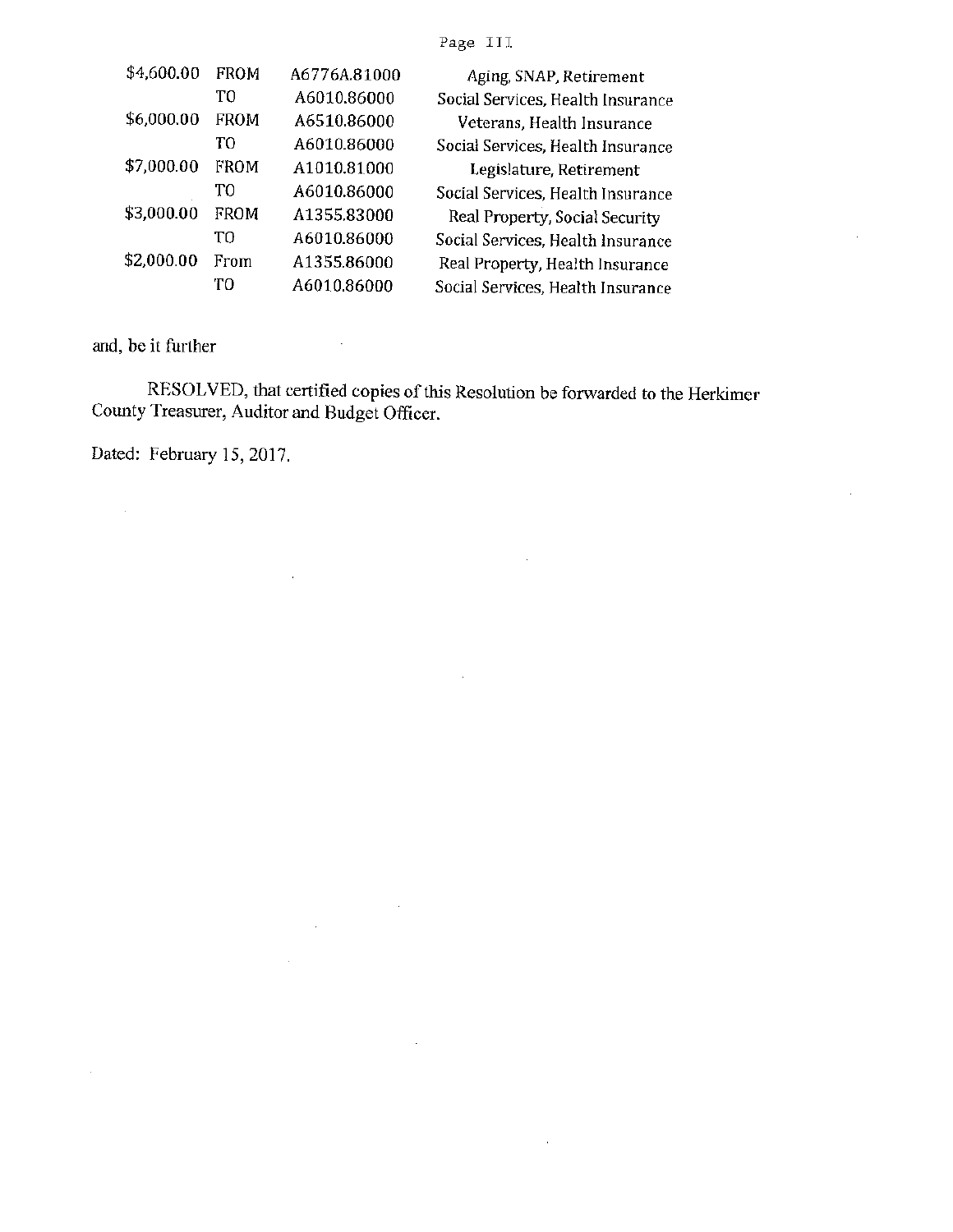

No. 54

## REPORT AND RESOLUTION IN CONNECTION WITH CONTRACT WITH THE NEW YORK STATE OFFICE OF COURT ADMINISTRATION TO PROVIDE **CLEANING AND MINOR REPAIRS OF COURT FACILITIES**

#### Sponsored by: Committee on Public Safety/Emergency Management **Committee on Ways and Means**

WHEREAS, by Resolution No. 266 duly adopted on November 13, 2013, this Legislature authorized an agreement with the New York State Unified Court System for the cleaning of court facilities, as well as minor and emergency repairs thereof, for a maximum of five years beginning April 1, 2013 through March 31, 2018; and

WHEREAS, by letter dated January 24, 2017, from Sheri Ferdula, Budget Officer and Purchasing Agent this Legislature is advised that the State of New York Unified Court System has requested that an Annual Renewal Letter and Budget be approved and signed for the period commencing April 1, 2017 through March 31, 2018, with the maximum compensation for said period to be \$80,712.00; now, therefore, be it

RESOLVED, that the Chairman of this Legislature be, and he hereby is, authorized to execute the Annual Renewal Letter and Budget for the period April 1, 2017 through March 31, 2018 with the New York State Unified Court System for the cleaning of court facilities, as well as minor and emergency repairs thereof, for a maximum compensation of \$80,712.00 for said period; and, be it further

RESOLVED, that certified copies of this Resolution be forwarded to the Herkimer County Treasurer, Auditor, Budget Officer and New York State Office of Court Administration.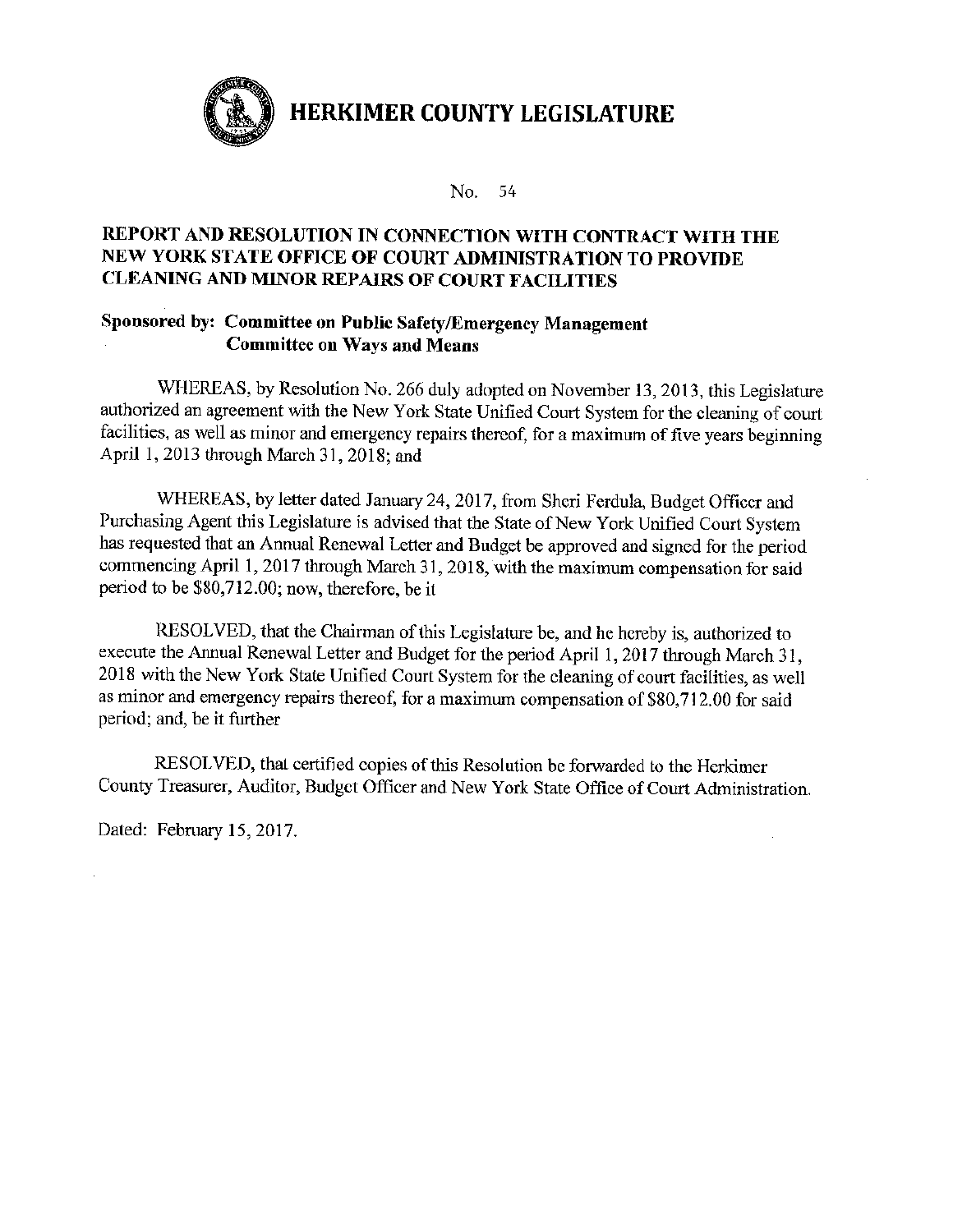

No. 55

## REPORT AND RESOLUTION AMENDING BUDGET AND ESTABLISHING ACCOUNTS IN CONNECTION WITH RECEIPT OF SAFE HARBOR GRANT FOR **DEPARTMENT OF SOCIAL SERVICES**

### Sponsored by: Committee on Human Resources **Committee on Ways and Means**

WHEREAS, by letter dated January 27, 2017 from Timothy Seymour, Commissioner of Social Services, this Legislature is advised of the receipt of a Safe Harbor Grant in the amount of \$50,000 from the New York State Office of Children and Family Services, Bureau of Youth Development, which funding stream had previously been distributed through the Herkimer County Youth Bureau; and

WHEREAS, said funds are to be used to develop a service system to meet the needs of all sexually exploited children to include developing a community taskforce, community awareness efforts, case assessment and referral, supportive services, emergency supplies and other related services: and

WHEREAS, by letter dated February 2, 2017 from Sheri Ferdula, Budget Officer, this Legislature is advised that it is necessary to establish accounts in the 2017 Budget in connection with the receipt of said grant from the NYS Office of Children and Family Services, which grant is 100% state funded, with no local match required; now, therefore, be it

RESOLVED, that the Chairman of the Legislature is hereby authorized to execute an agreement, in connection with the receipt and implementation of a Safe Harbor Grant in the amount of \$50,000 for the Herkimer County Department of Social Services; and, be it further

RESOLVED, that the 2017 Herkimer County Budget is hereby amended as follows:

## **REVENUE:**

| A 6015.3820D, Safe Harbor, State Aid                                                   | \$50,000.00 |
|----------------------------------------------------------------------------------------|-------------|
| <b>EXPENSE:</b>                                                                        |             |
| $\lambda$ / 01 $\sigma$ / 11000 $\sigma$ $\sigma$ $\sigma$ $\tau$ $\tau$ $\tau$ $\tau$ | - * * * *   |

| Ab015.41000, Sate Harbor, Supplies            | - 500.00    |
|-----------------------------------------------|-------------|
| A6015.44000, Safe Harbor, Contracted Services | \$49,000.00 |
| A6015.46100, Safe Harbor, Mileage and Travel  | - 500.00    |

And, be it further

RESOLVED, that certified copies of this Resolution be forwarded to the Herkimer County Treasurer, Auditor, Budget Officer and Commissioner of Social Services.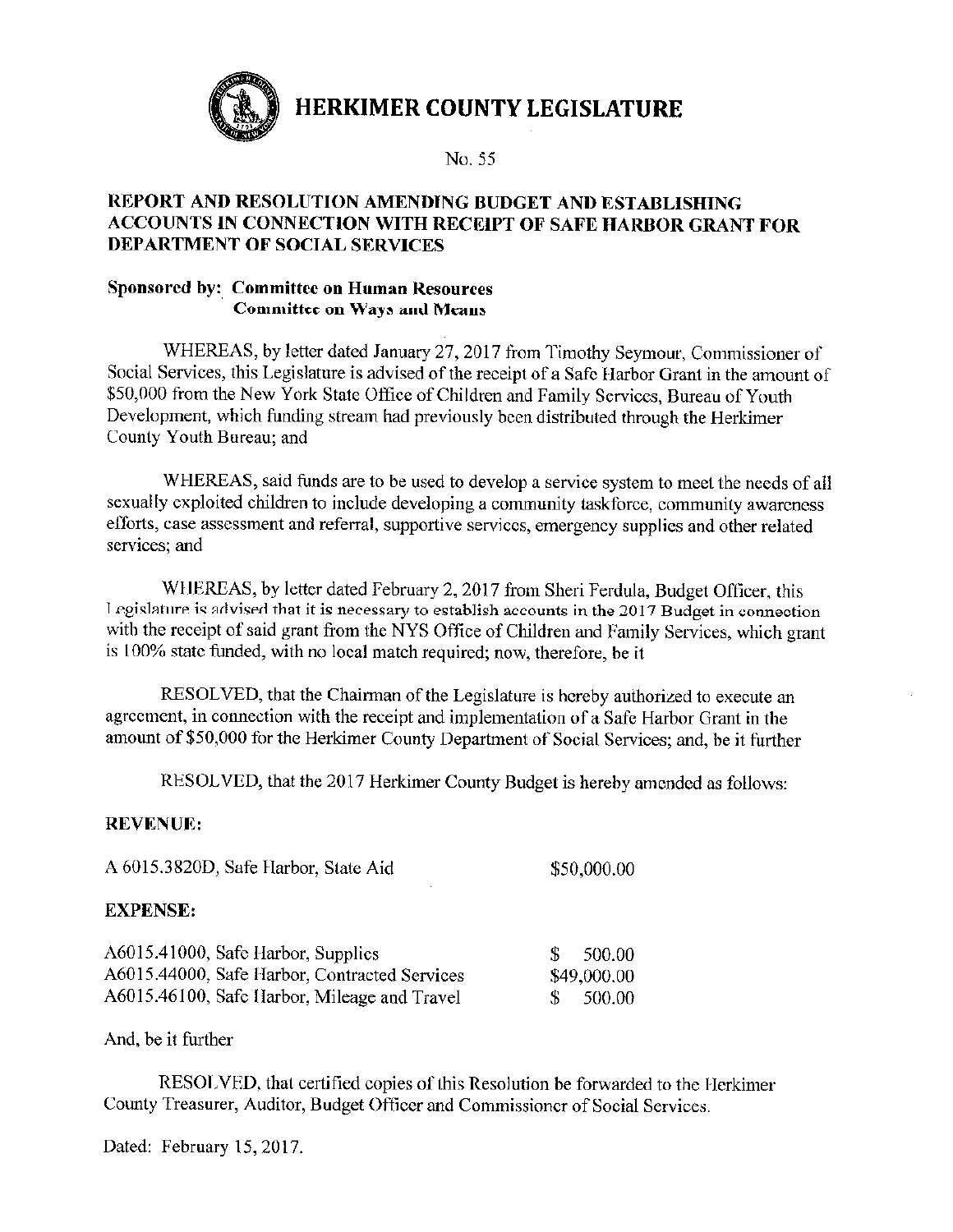

#### **REPORT AND RESOLUTION FOR THE SALE OF IN REM PARCEL**

#### **Sponsored by: Committee on County Properties**

WHEREAS, the County took title to a 20' x 50' parcel of real property in the 2014 In Rem Tax Foreclosure process, which is located in the City of Little Falls and has Tax Map No. 115.69-1-3.1; and

WHEREAS, the parcel was offered for sale at the 2016 auction and the amount bid was \$110.00, but there was a default, and the parcel was then put out for sealed bids but it was not purchased at that time; and

WHEREAS, the County has now been approached by US Bank Trust, N.A., as trustee for LSF8 Master Participation Trust, which is in the process of foreclosing on a house which is immediately in front of this parcel, and makes this parcel land locked; and

WHEREAS, the foreclosing bank has offered the sum of \$500.00 for the parcel and has agreed to pay necessary recording costs in connection with that transfer; now, therefore, be it

RESOLVED, that sale of the above described parcel to the above described purchaser on the terms above described, is hereby approved, and the Chairman of this Legislature is hereby authorized to execute all documents necessary for such transfer, with those documents to be subject to the approval of the County Attorney; and, be it further

RESOLVED, that certified copies of this Resolution be forwarded to the Herkimer County Treasurer, County Property Agent and County Attorney and US Bank Trust, N.A., as trustee for LSF8 Master Participation Trust.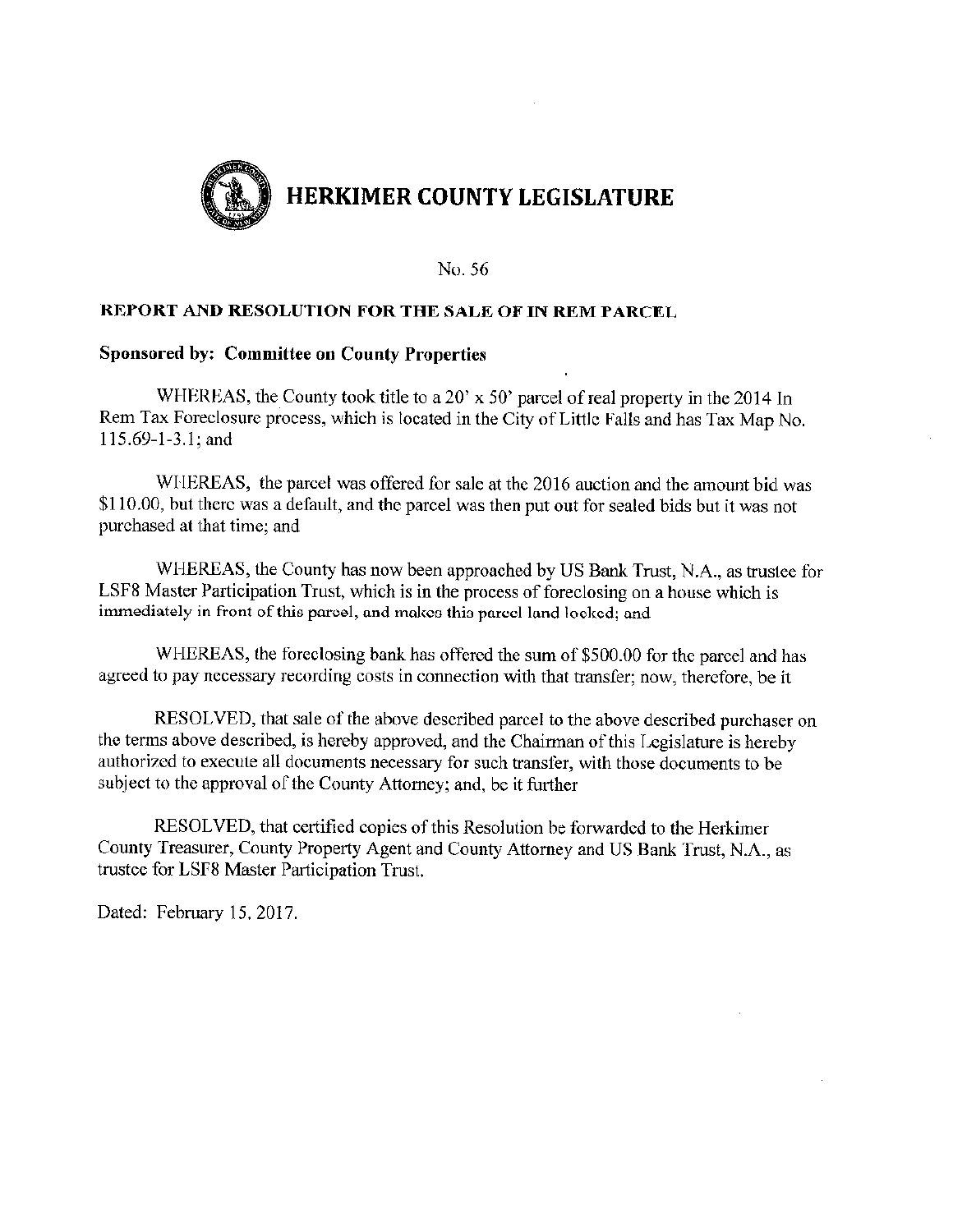

No. 57

## RESOLUTION SUPPORTING LEGISLATION TO PROVIDE PRESUMPTIVE **CANCER COVERAGE TO VOLUNTEER FIREFIGHTERS**

## Sponsored by: Committee on Administration/Veterans' Affairs

WHEREAS, there is presently pending in the New York State Assembly Bill A.711. which would provide a rebuttable presumption under the Volunteer Firefighter Benefits Law that any condition of impairment of health caused by cancer affecting the lymphatic or hematological systems resulting in total or partial disability or death to a volunteer firefighter who has at least five years of service as an interior firefighter and successfully passed a physical examination on entry to the firefighters service and providing a rebuttable presumption that any condition or impairment of health caused by cancer affecting the digestive, urinary, prostate, neurological, breast or reproductive systems or melanoma resulting in total or partial disability or death to a volunteer firefighter who has at least ten years of service as an interior firefighter and successfully passed a physical examination on entry to firefighter service, was incurred in the performance of duty, with the requirement that claims pursuant to the section must be filed within twelve years of separation from active service as a firefighter; and

WHEREAS, the bill also provides the option for a local legislative body of a city or village, town or governing board of a fire district to adopt a local law or a resolution to elect not to provide this presumptive coverage to firefighters and fire companies; and

WHEREAS, the bill has already been passed by the New York State Senate to provide this coverage, which is presently available for career firefighters; now, therefore, be it

RESOLVED, that the County of Herkimer urges Governor Andrew Cuomo and the New York State Assembly to adopt the cancer presumptive bill for firefighters, and be it further,

RESOLVED, that certified copies of this Resolution be forwarded to Governor Andrew Cuomo, Senator James L. Seward, Senator James Tedisco, Assemblyman Marc W. Butler, Assemblyman Brian Miller, Assemblyman Anthony Brindisi, New York State Association of Counties and the Inter-County Legislative Committee of the Adirondacks.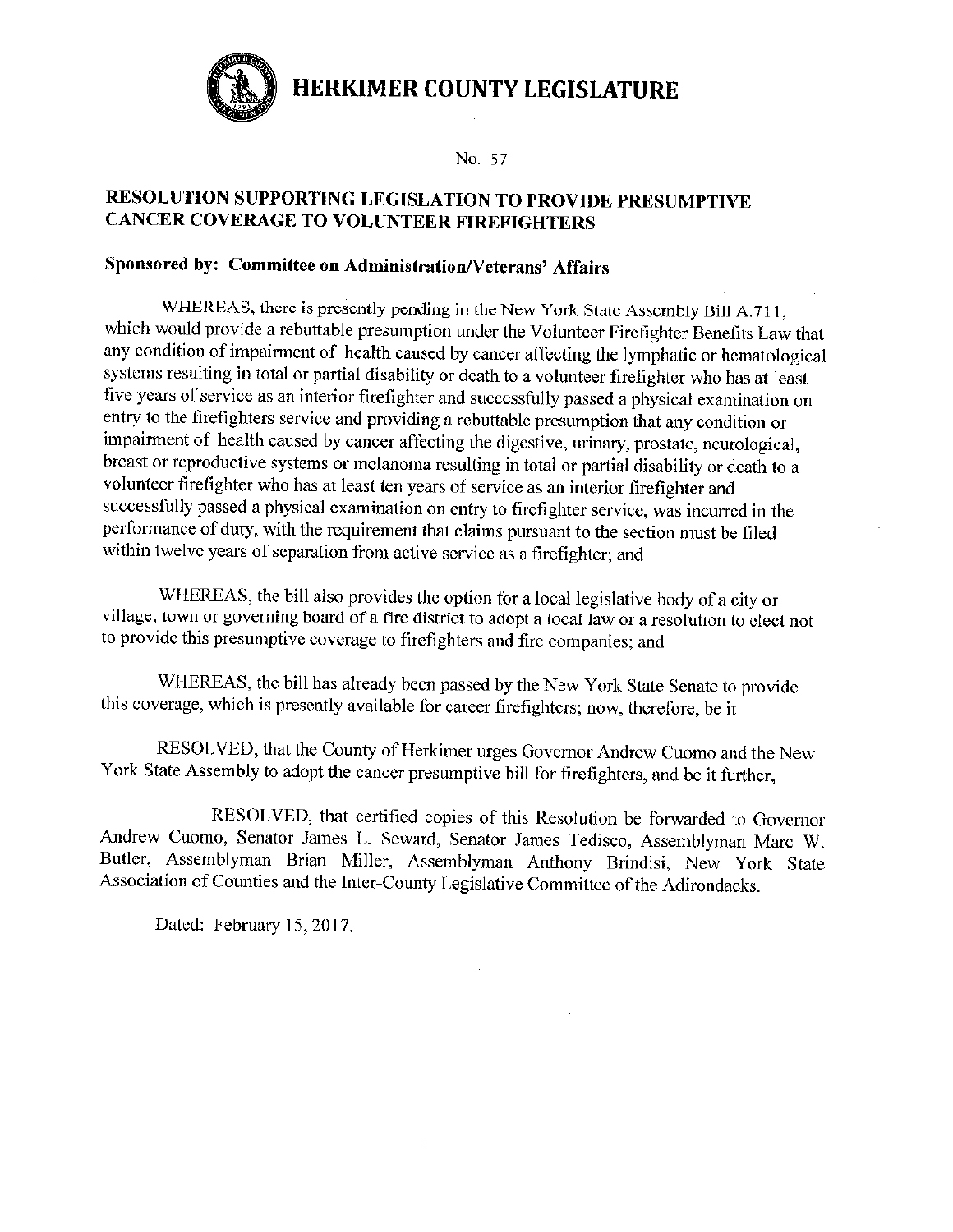No. 58

#### RESOLUTION APPOINTING REPRESENTATIVES OF INTERCOUNTY LEGISLATIVE COMMITTEE OF THE ADIRONDACKS

#### **Sponsored by: Committee on Natural Resources**

WHEREAS, the Counties of Essex, Hamilton, Herkimer, Lewis, St. Lawrence, Washington, Saratoga, Clinton, Franklin, Fulton and Warren have established the Intercounty Legislative Committee of the Adirondacks for the purpose, among other things, of initiating and taking positions on pending legislation affecting the Adirondack area; now, therefore, be it

RESOLVED, that Bernard Peplinski, Sr., Chairman of the Herkimer County Legislature, Vincent J. Bono, Vice-Chairman of the Herkimer County Legislature, Legislator Raymond Smith, Legislator Patrick E. Russell, Legislator Frederick Shaw, Legislator Raymond Johnson, and James W. Wallace, County Administrator, be and hereby are designated as representatives of the County of Herkimer on the Intercounty Legislative Committee of the Adirondacks during the year 2017; and be it further

RESOLVED, that certified copies of this Resolution be forwarded to the Herkimer County Treasurer, Auditor, Budget Officer and the Intercounty Legislative Committee of the Adirondacks,